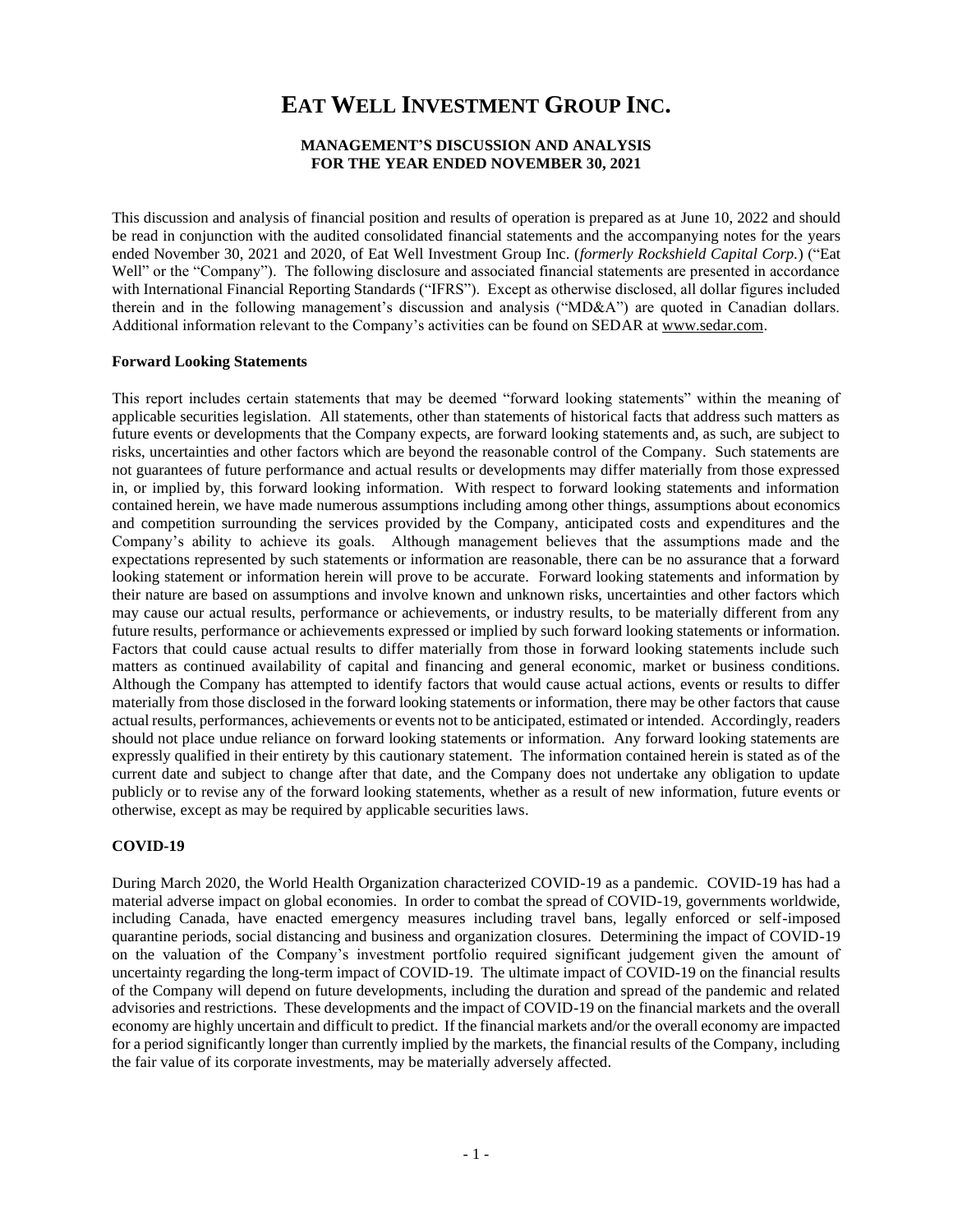# **Company Overview**

The Company was incorporated under the provisions of the B.C. Business Company Act on October 23, 2007. On August 30, 2021, the Company changed its name from Rockshield Capital Corp. to Eat Well Investment Group Inc. to more appropriately reflect the amendment of the Company's investment policy to focus on the agri-business, food tech and plant-based food industries. The Company's common shares trade on the Canadian Securities Exchange ("CSE") under the trading symbol "EWG". The Company's principal office is located at #1305 - 1090 West Georgia Street, Vancouver, British Columbia, V6E 3V7. The Company is a reporting issuer in British Columbia, Alberta and Ontario.

Since 2014, the Company has focused on providing venture capital funding to early stage seed investments and investments in marketable securities, focusing on high growth sectors. As a junior venture capital investment firm, the Company is subject to risks and challenges similar to other companies in a comparable stage. These risks include, but are not limited to, dependence on key individuals, investment risks, market risks, illiquid securities and the ability to maintain adequate cash flows. In early 2021, the Company determined to amend its investment policy to focus its investments in the agri-business, food tech and plant-based food industries.

# **Corporate Matters**

At the Company's annual general meeting ("AGM") held October 20, 2021, the shareholders of the Company reelected Messrs. Marc Aneed, Nick DeMare, Daniel Brody and Nick Grafton as directors of the Company and elected two new directors, Messrs. Desmond Balakrishnan and Matthew Fish.

Mr. Balakrishnan is an experienced capital markets and securities lawyer with extensive experience advising clients in the food, beverage, agribusiness, gaming, entertainment, and hospitality sectors. He is one of the leading lawyers in Canada in gaming law and is recognized in numerous legal directories for his work in these industries. With a broad scope of expertise, Mr. Balakrishnan advises on private equity investments, public offerings, mergers and acquisitions, and listed company maintenance. He also acts as counsel on new issues and listings on all Canadian stock exchanges and inter-listings with several international exchanges.

Mr. Fish is a practicing securities lawyer focused on technology and resource issuers. He has extensive experience with respect to public companies, capital markets and other facets fundamental to issuers in emerging sectors. After beginning his legal career as a lawyer working at prominent Toronto law firms, he spent two years in-house with a Canadian issuer traded on the CSE. In 2018, Mr. Fish started his law firm, focused on advising public companies on corporate and securities law matters including regulatory compliance, stock exchange listings and risk management. Mr. Fish has acted as officer and director of other publicly and privately held companies and was called to the Ontario Bar in 2012.

#### **Investments in Marketable Securities**

The Company's investments in marketable securities include common shares and other equity instruments of Canadian and U.S. companies that are listed on various Canadian stock exchanges or the OTCQB in the United States of America. The majority of the marketable securities instruments held are shares of companies in the mining, energy, financial technology and medical technology industries. With the change in focus to investments in agri-business, food tech and plant-based foods sector, the Company is conducting an orderly liquidation of its non-plant-based marketable securities to augment its cash position. During fiscal 2021, the Company sold certain of its investment portfolio for proceeds totalling \$1,930,806, recognizing a realized loss of \$555,994. In addition, the Company recorded an unrealized gain of \$1,453,931, reversing prior years unrealized losses on investments held.

As at November 30, 2021, the carrying value of the Company's investment portfolio in marketable securities was \$634,846.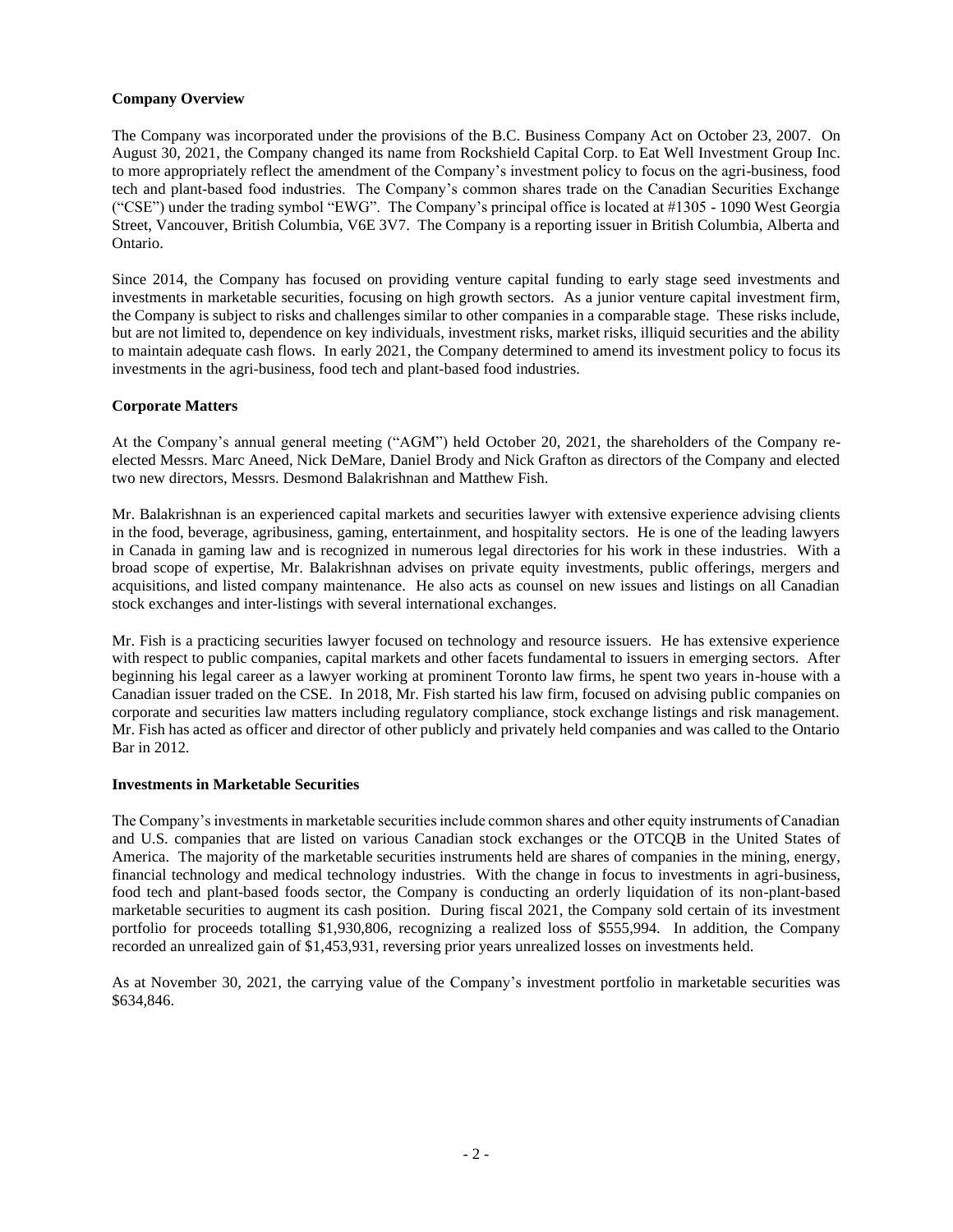# **Investments and Loans – Agri-business, Food Tech and Plant-based Food Companies**

## *Investments in Agri-business, Food Tech and Plant-Based Food Companies*

#### *Portfolio Update/Summary*

The following table provides a summary of the Company's investments in agri-business, food tech and plant-based food companies during the year ended November 30, 2021 and as at November 30, 2021. As of November 30, 2020, the Company held \$nil investments in agri-business, food tech and plant-based food companies.

| <b>Name</b>                              | <b>Investment Type</b> | $\frac{6}{9}$ | Location   | Cost<br>\$ | Fair<br><b>Value</b><br>2021<br>\$ |
|------------------------------------------|------------------------|---------------|------------|------------|------------------------------------|
| Belle Pulses Ltd. ("Belle Pulses")       | Common shares          | 100           | Canada     | 30,000,000 | 30,000,000                         |
| Sapientia Technologies LLC ("Sapientia") | Membership interests   | 100           | <b>USA</b> | 10.374.680 | 10,374,680                         |
| PataFoods Inc. ("Amara")                 | Preferred shares       | $51^{(1)}$    | <b>USA</b> | 14,380,400 | 14,380,400                         |
|                                          |                        |               |            | 54,755,080 | 54,755,080                         |

(1) The Company also has an option to purchase an additional 29% of the shares of Amara from certain other shareholders of Amara for an aggregate cash purchase price of US \$29,000,000. See "Investment in Amara".

#### *Investments in Belle Pulses and Sapientia*

On April 23, 2021, the Company entered into a binding letter of intent with Novel Agri-Technologies Inc. ("Novel") pursuant to which the Company agreed to assume Novel's contractual rights to acquire 100% of two private arm'slength plant-based food companies, Belle Pulses and Sapientia (the "Initial Acquisitions").

On July 30, 2021, the Company completed the Initial Acquisitions. The Company paid \$30,000,000 in cash to acquire Belle Pulses. Part of the cash consideration, \$29,750,000, was advanced directly to the vendors by the Cortland Credit Lending Corporation ("Cortland"). The consideration for the acquisition of Sapientia was the issuance of 3,741,969 common shares of the Company, at a fair value of \$2,394,860, and the obligation to make cash payments totalling US \$6,400,000 (subsequently amended to US \$6,520,000; see "*Amounts Due on Investments in Agri-business, Food Tech and Plant-Based Food Companies - Sapientia*").

In connection with the closing of the Initial Acquisitions the Company paid \$750,000 and issued a total of 11,476,205 common shares of the Company, at a fair value of \$7,344,771, to Novel for total consideration of \$8,094,771 (the "Novel Consideration") and issued a total of 6,006,626 common shares of the Company, at a fair value of \$3,844,241, to finders (the "Finders' Shares"). In addition, the Company has agreed to pay Novel net profits interest shares in the Initial Acquisitions convertible up to an additional 65,031,826 common shares of the Company. These net profits interest shares were assigned a fair value of \$41,620,369 (the "NPI Consideration"). The Novel Consideration, the Finders' Shares amounts and the NPI Consideration, totalling \$53,559,381, have been expensed as transaction costs incurred for the Initial Acquisitions.

Post closing of the Initial Acquisitions certain principals of Novel have been appointed as officers of the Company to provide ongoing investment oversight services in respect of the Company's plant-based investments.

#### *Investment in Amara*

On November 2, 2021, the Company entered into a purchase agreement (the "Series A Preferred Stock Purchase Agreement") pursuant to which the Company acquired 2,047,299 series A preferred shares in the capital of Amara (the "Amara Series A Shares"), representing a 51% equity ownership of Amara on a fully diluted as-converted basis (the "Initial Amara Investment"), together with an option to acquire an additional 29% of the shares of Amara from certain other shareholders of Amara for an aggregate cash purchase price of US \$29,000,000 (the "Amara Share Purchase Option"), which (if exercised) would result in the Company having an 80% equity ownership of Amara on a fully diluted as-converted basis.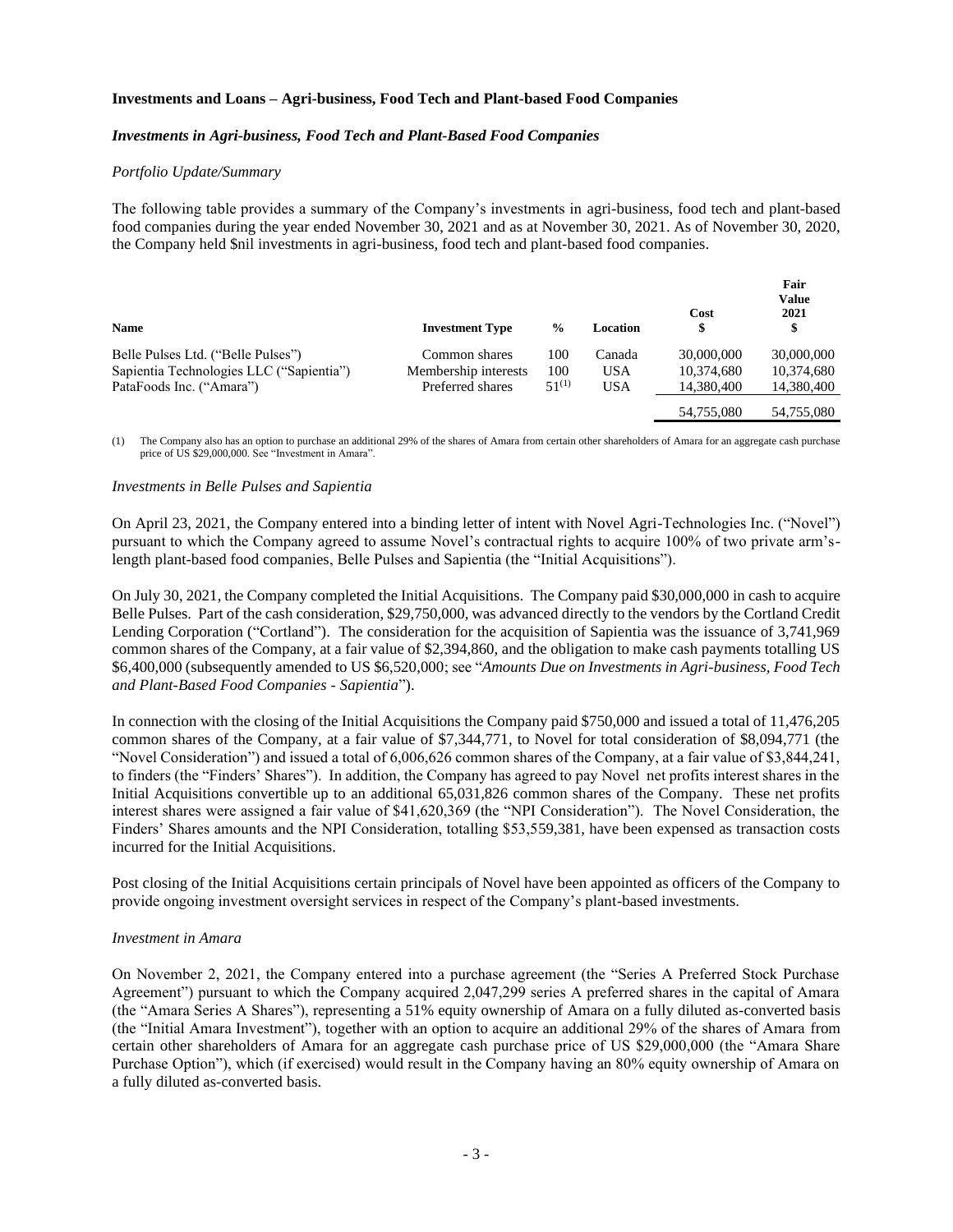The consideration for the Initial Amara Investment included a cash payment of US \$1,000,000 and the issuance by the Company of a promissory note in favour of Amara in the principal amount of US \$10,600,000 (the "Amara Promissory Note").

The Amara Series A Shares include certain rights that rank in preference to the currently outstanding shares of Amara, including in respect to dividends (when and if declared), liquidation events, and mergers and other corporate transactions. The Amara Series A Shares will be convertible by the holders thereof at any time into common shares in the capital of Amara. On the seventh anniversary of the closing of the Initial Amara Investment, the Company may redeem its Amara Series A Shares in exchange for the original issue price (plus accrued and unpaid dividends) in the event Amara does not complete a liquidity event or qualified initial public offering by that time.

On February 15, 2022, the Company completed a non-brokered private placement with Nurture Healthy Food LLP ("Nurture Healthy Food" or "NHF"), a wholly-owned subsidiary of Nurture Capital LLC, of 6,690,666 units at a price of \$0.75 per unit for \$5,018,000. Each unit is comprised of one common share of the Company and one half of one common share purchase warrant, with each whole warrant being exercisable at an exercise price of \$1.00 per share on or before February 15, 2025.

In connection with the private placement, the Company has entered into a purchase agreement (the "Purchase Agreement") with NHF, pursuant to which the Company has sold to NHF an economic interest (the "Amara Economic Interest") in the shares of Amara. The Amara Economic Interest provides NHF with the right to receive 8% of the net proceeds or other property (after having deducted the Company's investment cost base for its equity interest in Amara) received by the Company upon the occurrence of: (i) a liquidation event in respect of Amara (including a merger of Amara or any sale of all or a portion of the overall equity interest in Amara held by the Company); and (ii) an initial public offering of the shares of Amara or other public listing event in respect of Amara, all pursuant to the Purchase Agreement. In addition, NHF is entitled to 8% of any dividend declared and paid by Amara to the Company.

# *Description and Highlights of Portfolio Companies*

# Belle Pulses

Belle Pulses is a leading North American processor of high quality pulses such as yellow and green peas, faba beans, and chick peas, and is based in Saskatchewan Canada. Belle Pulses' proteins, starches, and fiber are now common ingredients in a variety of vegan and non-vegan products, from crackers, snacks, pastas, breads, plant-based meats, and milks and beverages. Belle Pulses distributes to 35 countries to both people and pet food customers.

Belle Pulses was formed by way of amalgamation on August 1, 2001. The management team of Belle Pulses consists of Anthony Gaudet and Francis Gaudet, who co-founded Belle Pulses, each of which were arm's-length to the Company prior to the Company's investment in Belle Pulses. Following the Company's investment in Belle Pulses, Anthony Gaudet and Francis Gaudet resigned as directors and Patrick Dunn and Nick Grafton were appointed directors of Belle Pulses, while Anthony Gaudet and Francis Gaudet continued in their management roles with Belle Pulses following the investment. Management of Belle Pulses is compensated in a manner consistent with industry standards.

The Company has invested a total of \$30,000,000 to acquire 100% of the outstanding equity interest in Belle Pulses. See "*Investments in Belle Pulses and Sapientia".* The Company anticipates holding its investment in Belle Pulses for approximately 3-7 years, with the present expectation that the Company will sell all or a majority portion of its equity position in Belle Pulses to a private equity firm, national or multi-national industry participant or, alternatively, seek liquidity in connection with an initial public offering of Belle Pulses shares.

#### Belle Pulses – Selected Financial Information

The following selected financial information in respect of Belle Pulses (on a consolidated basis with its wholly-owned subsidiary) has been derived from information provided to the Company by management of Belle Pulses and, in the case of comparative financial information for the years ended July 31, 2021 and 2020, the audited consolidated financial statements of Belle Pulses, which have been prepared in accordance with Canadian Accounting Standards for Private Enterprises.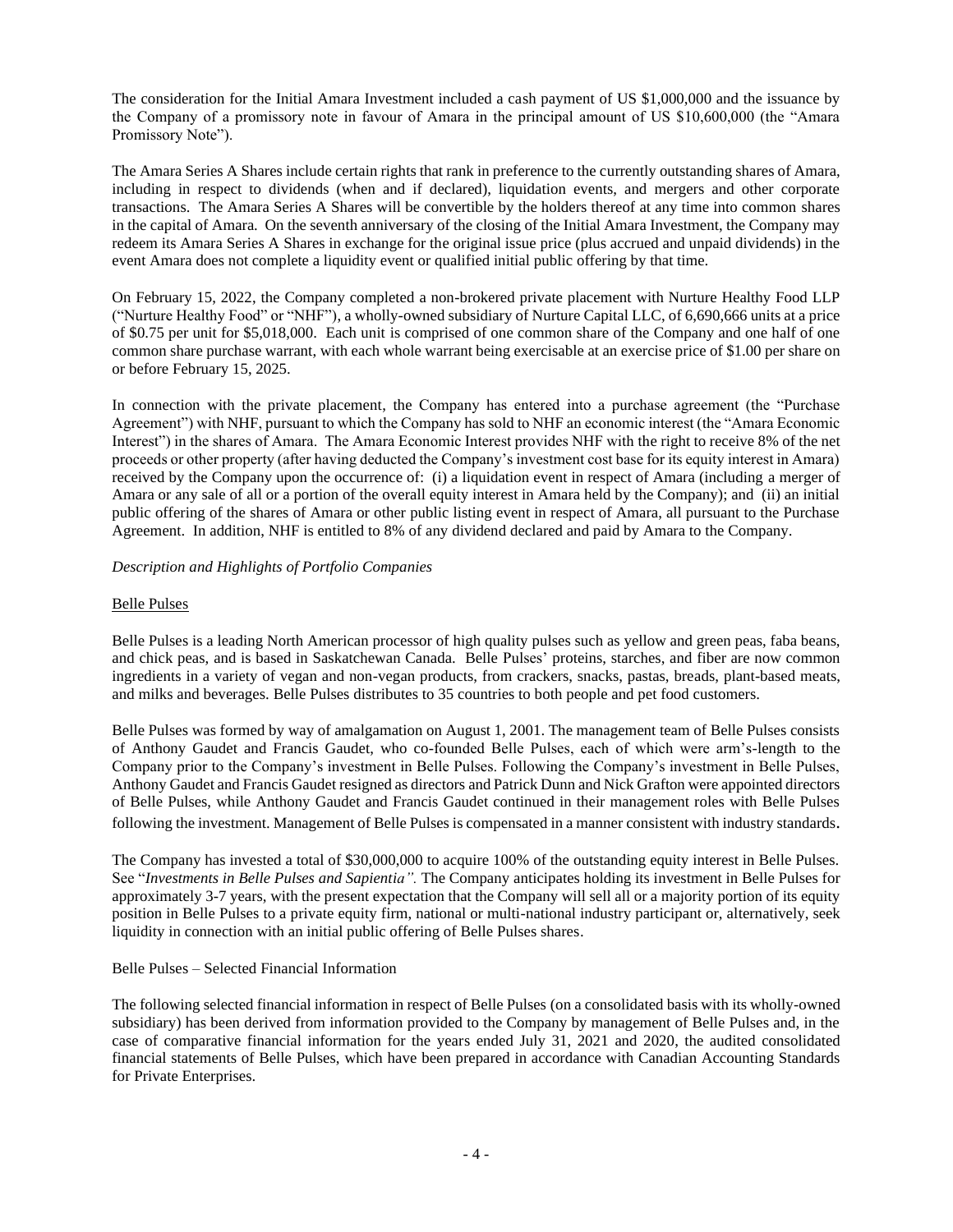|                       | <b>Three Months</b> | <b>Year Ended July 31</b> |            |
|-----------------------|---------------------|---------------------------|------------|
|                       | Ended Oct. 31.      |                           |            |
|                       | 2021                | 2021                      | 2020       |
|                       |                     |                           |            |
|                       | (unaudited)         | (audited)                 | (audited)  |
| <b>Operations:</b>    |                     |                           |            |
| Revenue               | 18,664,545          | 58,661,758                | 62,595,905 |
| Gross profit          | 2,626,009           | 7,282,556                 | 7,665,909  |
| Expenses              | 445,233             | 2,797,868                 | 3,301,921  |
| Net earnings          | 1.940.090           | 3,236,976                 | 3,194,983  |
|                       |                     |                           |            |
| <b>Balance Sheet:</b> |                     |                           |            |
| Current assets        | 20,949,680          | 14,701,818                | 13,817,372 |
| Long-term assets      | 13,213,817          | 13,005,122                | 12,148,900 |
| Current liabilities   | 7,627,300           | 6,529,829                 | 3,149,137  |
| Long-term liabilities | 3,757,138           | 2,820,000                 | 4,846,137  |

Belle Pulses – Operations Update

During the final quarter of 2021, Belle Pulses overcame several significant hurdles including but not limited to: Vancouver mud slides, the Delta variant of COVID, increasing challenges in the global supply chain crisis, and managing through drought conditions from the prior season. However, several of Belle Pulses' major customers increased orders for plant-based foods, for both human and pet consumption, heading into 2022.

Belle Pulses is expanding its product and service offerings to tailor to both domestic and international customers, with added sales of premium chickpeas and faba beans over time. International sales are stable, despite COVID and crossborder complexities, as Belle Pulses has partnered closely with customers to overcome multiple supply chain and labor hurdles, reflecting Belle Pulses' leadership position as a go-to supplier of high quality North American pulses.

Belle Pulses anticipates entering into new contracts, including the expansion of its direct supplier relationship with General Mills for a variety of end consumer products featuring pulse proteins, and the expansion of the Ingredion strategic partnership. Ingredion's product for their newly-opened plant in Vanscoy, Saskatchewan, Canada is being sourced by Belle Pulses. Ingredion and General Mills, both NYSE Fortune 500 companies, are among the global leaders in plant-based ingredients and nutrition.

The Russia-Ukraine conflict has created unique dynamics for Canadian-sourced pulses in general, and for Belle Pulses specifically. On average, Russia produces  $3,800,000$  tonnes and exports around 1,000,000 tonnes of peas annually<sup>1</sup>, and Ukraine's pea exports can reach up to 500,000 tonnes per year.<sup>2</sup> Belle Pulses produced approximately 90,000 metric tonnes of protein in 2021. As a response to increased global demand, Belle Pulses is planning increased shifts at its main plant in Saskatchewan to increase Canadian annual production capacity to nearly 100,000 metric tonnes annually while adding up to an additional 15,000 metric tonnes per year of annual production capacity at its United States facility.

High-quality, transparent, and sustainably produced agricultural products and pulse crops have become increasingly important worldwide. In addition to corn and wheat, pulses are at the center of the global food industry. Recent supply chain disruptions and sharp increases in fertilizer prices have significantly strained food production. Belle Pulses will continue to assess options for expanded production capacity to meet this demand, including but not limited to expanded shifts at existing plants, expanding capacity through additional investment at the existing facility, acquiring new land nearby and building new facilities, and expanding internationally with joint ventures.

Canada is already one of the largest producers of agricultural products globally. The globe is now turning to Canada for a secure supply of pulse crops, proteins, and agricultural products. Management of the Company believes that

(https://saskpulse.com/files/report/220304\_Penner\_Market\_Report.pdf)

<sup>1</sup> Source: Saskatchewan Pulse Growers, In the Market (March 2022), Chuck Penner

<sup>2</sup> Source: Saskatchewan Pulse Growers, In the Market (March 2022), Brian

Clancey(https://saskpulse.com/files/report/220308\_Clancey\_Market\_Report.pdf)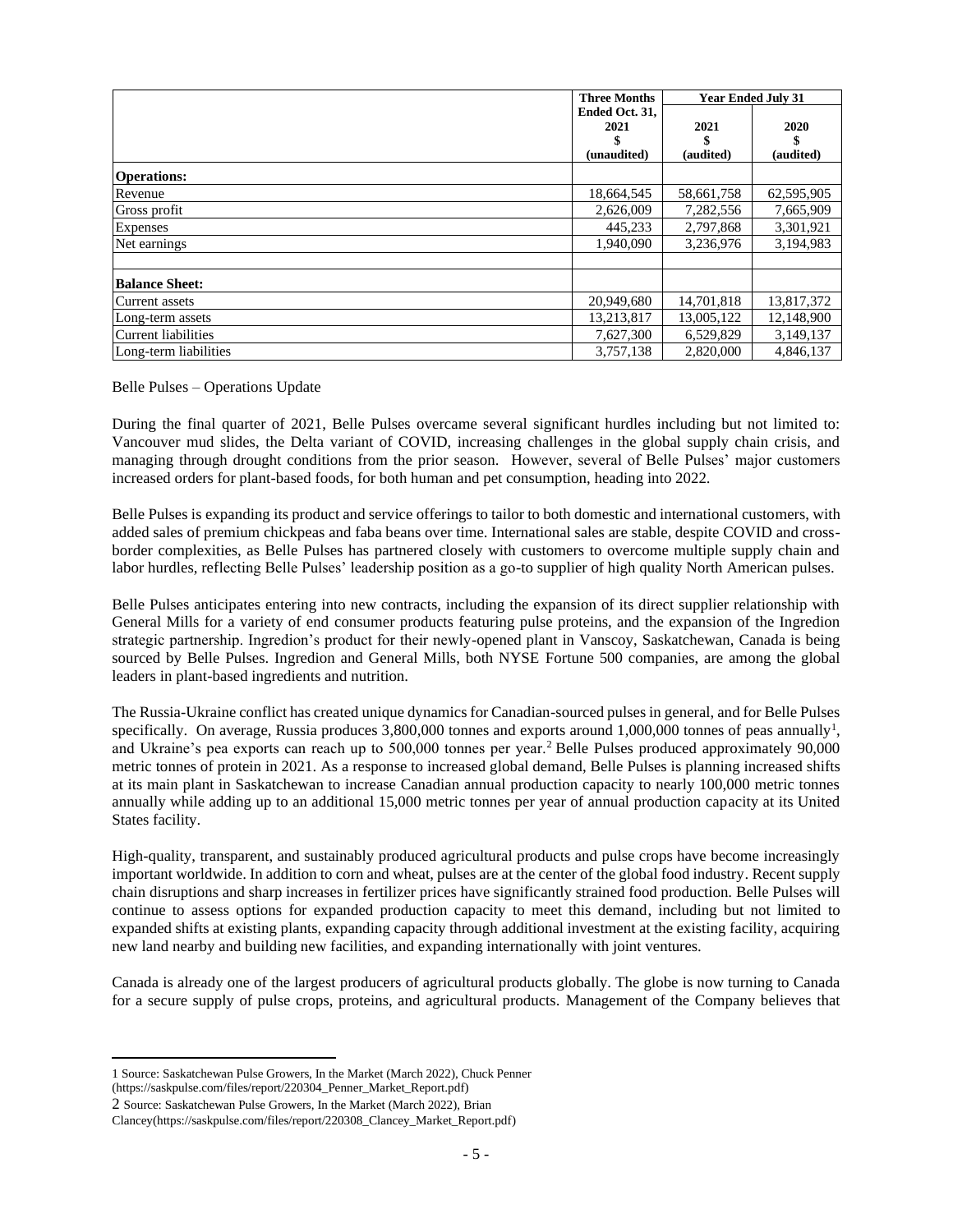Belle Pulses remains well-positioned to service global pulse demand for years while accelerating the scale at which they serve healthy, better-for-you consumer products worldwide.

Management of the Company expects that Belle Pulses will obtain improved margin performance in 2022 due to normalizing supply chains and improvement with COVID-19-related restrictions, plus strong global demand, intensified by the Russia / Ukraine conflict disrupting pulse supply overseas.

# Sapientia

Sapientia is a limited liability company and was organized under the laws of the State of Florida on January 19, 2016. Dr. Eugenio Bortone was the sole authorized representative of Sapientia and was arm's-length to the Company prior to the Company's investment in Sapientia. Following the Company's investment in Sapientia, Dr. Eugenio Bortone remained the sole principal of Sapientia. Management of Sapientia is compensated in a manner consistent with industry standards.

Sapientia is primarily involved in the development of intellectual property ("IP") in the savory snacking sector, with a secondary focus on pet treats, toddler snacks, and meal staples such as plant-protein based pulses. Sapientia further evaluates emerging snacking sectors such as vegan jerky and has begun preliminary reviews of technology and production platforms required to operate in those sectors. Sapientia is led by Dr. Eugenio Bortone, a preeminent food scientist with a Ph.D. in Food Engineering, an MS in Nutrition, 25 issued patents, and over 25 years of food, snack foods, pet foods, formulation, product development, process scale-up, and commercialization experience. To date, the majority of Sapientia's products remain in the development stage and the company continues to work towards commercialization of its products. The Company owns all of the issued and outstanding equity securities of Sapientia.

The Company has invested an aggregate of \$10,374,680 (consisting of 3,741,969 common shares of the Company, at a fair value of \$2,394,860, and the obligation to make cash payments totalling US \$6,400,000 (subsequently amended to US \$6,520,000; see "*Amounts Due on Investments in Agri-business, Food Tech and Plant-Based Food Companies – Sapientia*")) to acquire 100% of the outstanding equity interests in Sapientia. See "*Investments in Belle Pulses and Sapientia".* The Company anticipates holding its investment in Sapientia for approximately 3-7 years, with the present expectation that the Company will sell all or a majority portion of its equity position in Sapientia to a private equity firm or food-technology company.

#### Sapientia Intellectual Property

Sapientia has developed a breakthrough in fried vs. baked extrusion technology processing, creating a proprietary trade secret. Sapientia has created a unique process that produces the textural attributes of a fried product instead of baked, with a high nutritional value as a "better for you" source of protein and fiber, with reduced-fat, as a puffed, crisp product. This breakthrough has been a long-term challenge for leading players in the consumer packaged good sector and sets Sapientia apart as an innovator in "better for you" foods.

Dr. Bortone and his team of culinary chefs, who work in partnership with seasoning houses, have developed natural 100% plant-based seasonings that are entirely vegan. Intellectual property centers around process and formula that uniquely creates plant-based food snacks with very high nutritional value, palatability, and a crispy eating experience.

In addition to the existing patents, Sapientia is researching high moisture meat analogue ("HMMA") alternatives, fermentation processes, plant-based protein cultivation, and phytonutrient-forward formulae to deploy across foods and beverages. Led by Dr. Bortone and leveraging Dr. Bortone's extensive network and global reach in the plantbased food industry, Sapientia is in active discussions with several marquis players in bioinformatics, biomimicry, and extrusion technology to develop the next generation of plant-based foods.

## Sapientia – Operations Update

Since closing of the Initial Acquisitions, the Sapientia team has been working on a number of items including the following:

- (i) launch a pilot program in the Federated Coop of western Canada;
- (ii) develop an Ecommerce pilot program via Amazon US for summer 2022;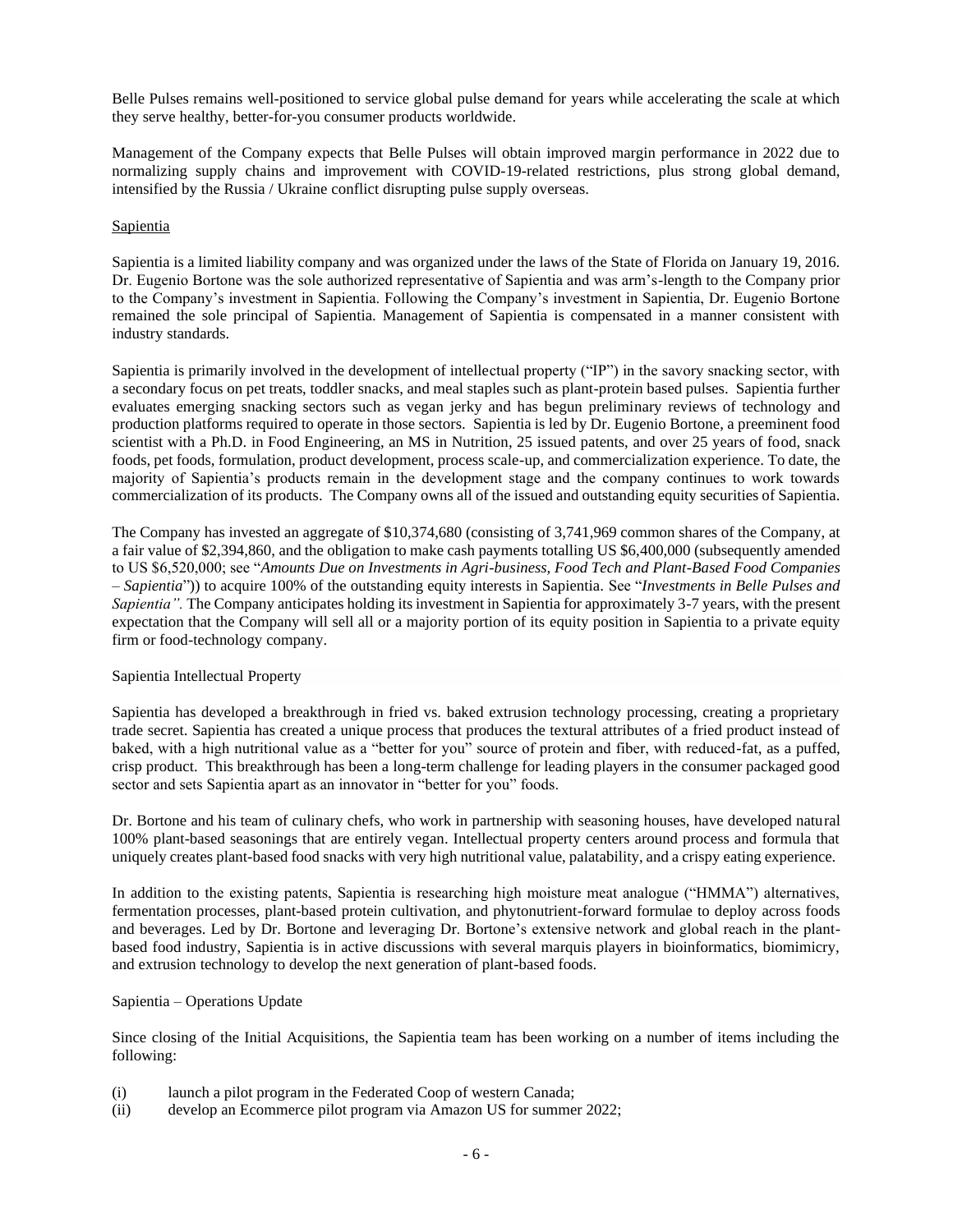- (iii) evaluate multiple tiered manufacturing solutions to scale the core product (protein curls);
- (iv) refine the business development pipeline for private labelling; and
- (v) develop an innovation pipeline for several additional usage occasions as noted above.

The Sapientia team has conducted multiple reviews with co-manufacturing providers in North America and Canada to pursue production and manufacturing solutions. Resulting analyses will be confirmed in the second quarter of 2022 to establish a proprietary extrusion footprint in the United States, in addition to current production at the Saskatchewan Food Centre. Sapientia has expanded flavor innovation with a premier global flavor house, as well as having executed prototype testing of pet treats. Sapientia's progress as it moves through these early development stages is continuing.

Eat Well maintains its thesis of investing in companies that are commercializing food-tech and R&D products not within years of acquisition but 12-18 months. Launching its first white-label products within six months, at the end of December 2021, has been a defining moment for Sapientia amid complex global supply chain challenges.

Sapientia launched its first white-labeled protein twists with Federated Co-op stores in western Canada, rolling out 350 stores beginning in December 2021, with ongoing discussions to increase store count by another several hundred stores.

On April 14, 2022, Eat Well Group announced that Sapientia's first products launched under the white label division, the Co-op Gold PURE Plant Based Protein Twists, had been awarded finalist status in the 29<sup>th</sup> annual Canadian Grand Prix New Product Awards. The Canadian Grand Prix New Product Awards recognize the best in new product innovation from private label and consumer packaged good products launched into the Canadian market. A Retail Council of Canada consumer-focused annual awards program, the Canadian Grand Prix New Product Awards celebrates advancement and excellence in new food distribution industry products to further encourage manufacturer innovation and profile continued value to consumers.

Sapientia is working closely with Co-op for expanded distribution of its existing flavours and launching new flavours to existing channels. Additionally, Sapientia plans to launch its version of the plant-based snacks Direct to Consumer ("DTC") on its website in the coming months.

# Amara

Amara is a food technology company that uses science and proprietary IP that locks in taste and texture to make healthy, organic, non-GMO, plant-based, convenient baby and children's food possible for modern-day families. From baby food to toddler food and beyond, Amara is driven by the belief that setting kids on the right path from a young age will help them live better, feel better and think better for the rest of their lives. Amara first disrupted the baby food market in 2017, supporting the demand from parents for fresh, nutrient-rich, low-sugar baby food that was minimally processed and shelf-stable. Amara's baby food is one of the most unique product lines that can deliver the benefits of fresh, with the convenience and scale of shelf-stable. The baby blend line is designed to mix with breast milk, formula, or water for a gentle transition to starting solids.

Amara's new snack line continues to deliver on the promise of fresh tastes and texture with no added sugar or long ingredient lists. Like their major snack line, the 100% organic whole fruit and vegetable blend baby meals use the natural properties available in the fruits and vegetables, without additives and concentrated sugars. Amara's products are sold throughout major North American retailers, including Whole Foods, Costco, Amazon, Sobeys, Loblaws and Walmart Canada.

Amara was incorporated under the laws of Delaware on November 25, 2019. Prior to the Company's investment in Amara, the management team of Amara consisted of Jessica Sturzenegger, as President, CEO and CFO, and Sonia Schiess, as Secretary, and the board of directors of Amara consisted of Jessica Sturzeneggar, Gonzalo Gutierrez, Sonia Shiess and Benjamin Leavenworth. Each of the directors and officers of Amara were arm's-length to the Company prior to the Company's investment in Amara. Following the Company's investment in Amara, all of the directors and officers of Amara remained with Amara and Marc Aneed, the CEO of the Company, joined Amara's board of directors.

The Company has invested \$14,380,400 (US\$11,600,000) (consisting of a cash payment of US \$1,000,000 and the issuance by the Company of the Amara Promissory Note in favour of Amara in the principal amount of US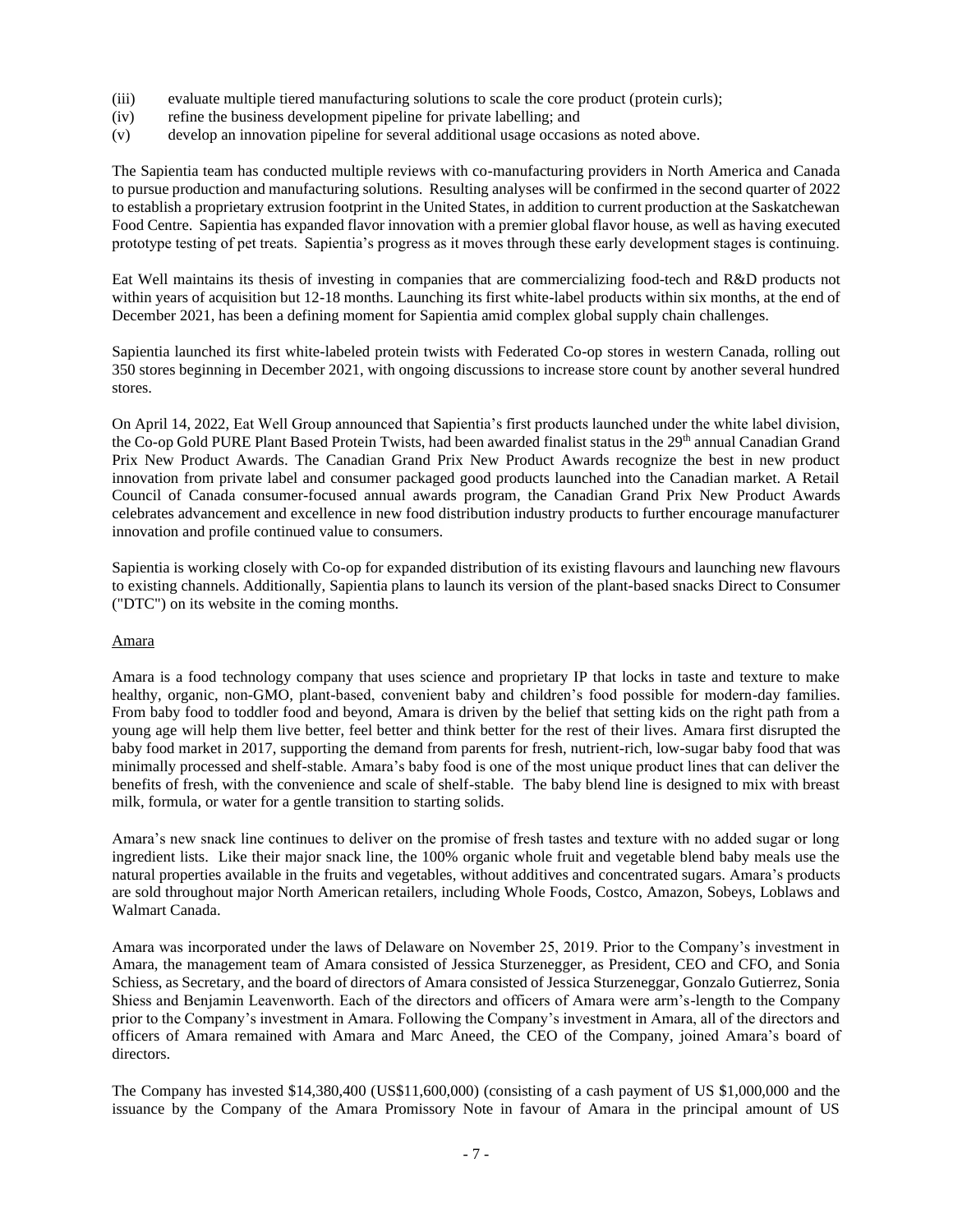\$10,600,000) to acquire a 51% equity ownership in Amara. The Company also acquired the option to acquire an additional 29% equity ownership in Amara from certain other shareholders of Amara. See "*Investment in Amara*". The Company anticipates holding its investment in Amara for approximately 2-5 years, with the present expectation that the Company will sell all or a majority portion of its equity position in Amara to a major consumer packaged goods company, national or multi-national industry participant or, alternatively, seek liquidity in connection with an initial public offering of Amara shares.

#### Amara – Operations Update

In early 2022, Eat Well announced Amara's substantial new distribution partners for its products, including Costco, Walmart Canada, Walmart.com, Kroger.com, vitacost.com, select Sobeys Inc., IGA stores in Canada, and HEB.

Sobeys has more than 111 years of experience in the retail food business. As one of only two national grocery retailers in Canada, Sobeys serves the food shopping needs of Canadians with approximately 1,500 stores in all ten provinces under retail banners that include Sobeys, Safeway, IGA, Foodland, FreshCo, Thrifty Foods, and Lawtons Drugs, as well as more than 350 retail fuel locations. Distribution to both Sobeys and IGA locations across Canada adds to Amara's strong retail footprint with distribution to many of North America's leading big-box retailers, including Walmart Canada, Whole Foods, Costco, Sprouts Farmer's Market, HEB, Loblaws, and more. Amara remains focused on accelerating its omnichannel sales distribution strategy and continued growth across natural health food stores and traditional big-box retailers, and eCommerce.

Business Insider has ranked Amara as the 5th fastest growing direct-to-consumer ("D2C") brand in America. Business Insider has also compiled a list of the 25 fastest-growing direct-to-consumer brands across food, personal care, and health and are ranked according to monthly traffic and Q1 growth from Similareb data. Amara secured the 5<sup>th</sup> slot out of 25, with average monthly visits to the website reaching nearly 40,000 and quarter-over-quarter web-traffic growth of 286%. Additionally, Good Housekeeping has named Amara to its list of the 12 Best Organic Food Brands, According to Moms and Babies. Good Housekeeping tested several brands through a panel of children, parents, and Good Housekeeping editors to see which organic food products are the best for babies while also including information on what measures are being taken to minimize heavy metals.

The Company's management believes Amara's growth can be attributed to the global trend of consumers seeking nutritious plant-based foods to add into their everyday lifestyles, and Amara's delicious toddler snacks and baby foods being 100% organic with excellent taste.

# *Loans to Agri-business, Food Tech and Plant-based Food Companies*

|                              | <b>Sapientia</b> | <b>Belle Pulses</b> | Total<br>\$ |
|------------------------------|------------------|---------------------|-------------|
| Principal                    | 383,760          | 2,000,000           | 2,383,760   |
| Accrued interest             | 1.806            | 38.356              | 40,162      |
| Balance at November 30, 2021 | 385,566          | 2,038,356           | 2,423,922   |

On August 17, 2021, the Company provided Sapientia with an initial loan of US \$250,000. On November 10, 2021, the Company loaned a further US \$50,000 to Sapientia. The loans bear interest at a rate of 1.87% per annum and is repayable with accrued interest on August 17, 2023. During fiscal 2021, the Company recorded interest income of \$1,806 (US \$1,411). Subsequent to November 30, 2021, the Company advanced a further US \$420,000 to Sapientia.

On September 22, 2021, the Company loaned \$2,000,000 to Belle Pulses, bearing interest at 10% per annum and repayable with interest on September 22, 2023. During fiscal 2021, the Company recorded interest income of \$38,356. Subsequent to November 30, 2021, Belle Pulses repaid \$850,000 of principal.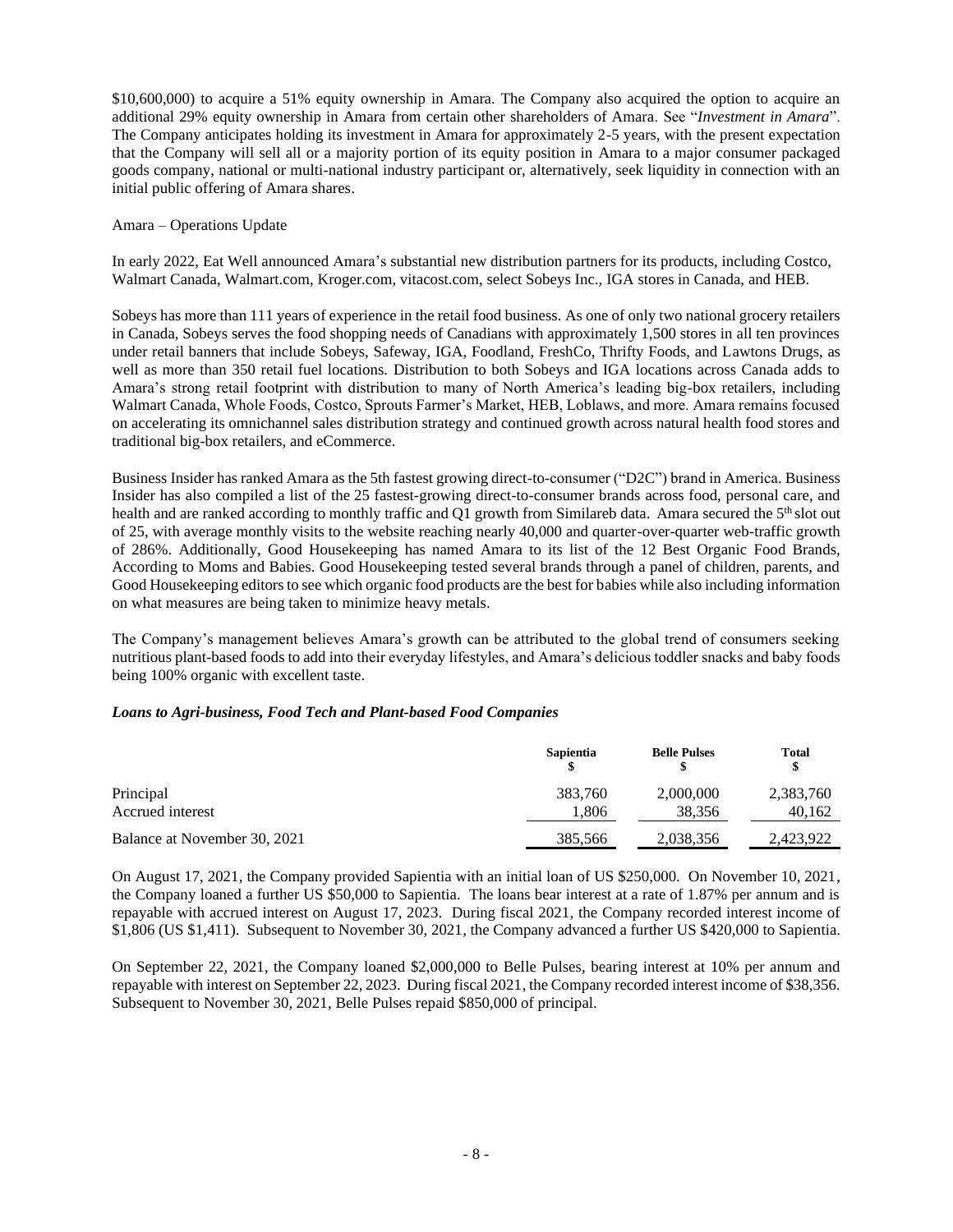# **Credit Facility**

| Principal amount             | 33,500,000   |
|------------------------------|--------------|
| Unamortized debt issue costs | (570,000)    |
| Accrued interest             | 275,342      |
| Balance at November 30, 2021 | 33, 205, 342 |

**\$**

In connection with the Initial Acquisitions, the Company obtained a revolving line of credit (the "Credit Facility") with Cortland to borrow a maximum principal amount not to exceed \$33,500,000. Outstanding principal amounts borrowed under the Credit Facility bears interest at a rate per annum equal to the greater of 7.55% above prime or 10% and shall be paid monthly. The Company will also pay an utilization fee equal to 2.4% of the unutilized portion of the Credit Facility. As at November 30, 2021, the Company has received \$33,500,000 under the Credit Facility. During fiscal 2021, the Company has incurred interest of \$1,099,797 of which \$275,342 was outstanding at November 30, 2021. The Credit Facility was originally scheduled to mature on January 31, 2022, but has now been extended to July 31, 2022 by agreement.

Pursuant to the credit agreement between the Company and Cortland, the Company paid Cortland a financing fee of \$83,750 and a commitment fee of \$251,250. In addition, the Company issued 500,000 common shares, at a fair value of \$320,000, and 1,000,000 share purchase warrants to purchase 1,000,000 common shares on or before July 30, 2026 at an exercise price of \$0.58 per share. The value of the warrants was \$505,000 based on the Black-Scholes option pricing model using the following assumptions: risk free interest rate of 0.83%; estimated volatility of 108%; expected life of 5 years; expected dividend yield of 0%; and an estimated forfeiture rate of 0%. The Company also reimbursed \$100,000 to Cortland for due diligence costs incurred.

The Company also incurred a \$450,000 financing facilitation fee associated with the Credit Facility from an arm'slength party.

In total, the Company has incurred financing transaction costs totalling \$1,710,000, of which \$1,140,000 has been expensed during fiscal 2021 and \$570,000 remained unamortized as at November 30, 2021.

#### **Amounts Due on Investments in Agri-business, Food Tech and Plant-Based Food Companies**

|                                     | Sapientia   | Amara<br>S   | Total       |
|-------------------------------------|-------------|--------------|-------------|
| Cash obligations on investments     | 7,979,820   | 14,380,400   | 22,360,220  |
| Payments made                       | (3,754,380) | (1,238,180)  | (4,992,560) |
| $Discount$ – contribution benefit   | (187, 828)  |              | (187, 828)  |
| Additional amount on extension      | 148,315     |              | 148,315     |
| Loss on loan modification           | 25,117      |              | 25,117      |
| Below market interest rate discount |             | (1,447,088)  | (1,447,088) |
| Interest expense accrued            | 176,561     | 87.737       | 264,298     |
| Foreign exchange adjustment         | (59, 631)   | 372,880      | 313,249     |
| Balance as at November 30, 2021     | 4,327,974   | 12, 155, 749 | 16,483,723  |
| Less current portion                | (4,327,974) | (4,100,025)  | (8,427,999) |
| Non-current portion                 |             | 8,055,724    | 8,055,724   |

#### *Sapientia*

The Company was obligated to pay a total of US \$6,400,000 on the acquisition of Sapientia, of which US \$1,000,000 was paid on closing and US \$1,000,000 paid on August 31, 2021. The remaining US \$4,400,000 consideration was to be paid as to US \$2,000,000 on or before October 31, 2021 and US \$2,400,000 on or before December 31, 2021. On October 25, 2021, the Company negotiated an extension and revision of the remaining US \$4,400,000 consideration. Under the revised payment terms, the Company agreed to pay a revised total of US \$4,520,000 (the "Revised Sapientia Obligation"), of which US \$1,000,000 was paid on October 31, 2021, US \$1,000,000 to be paid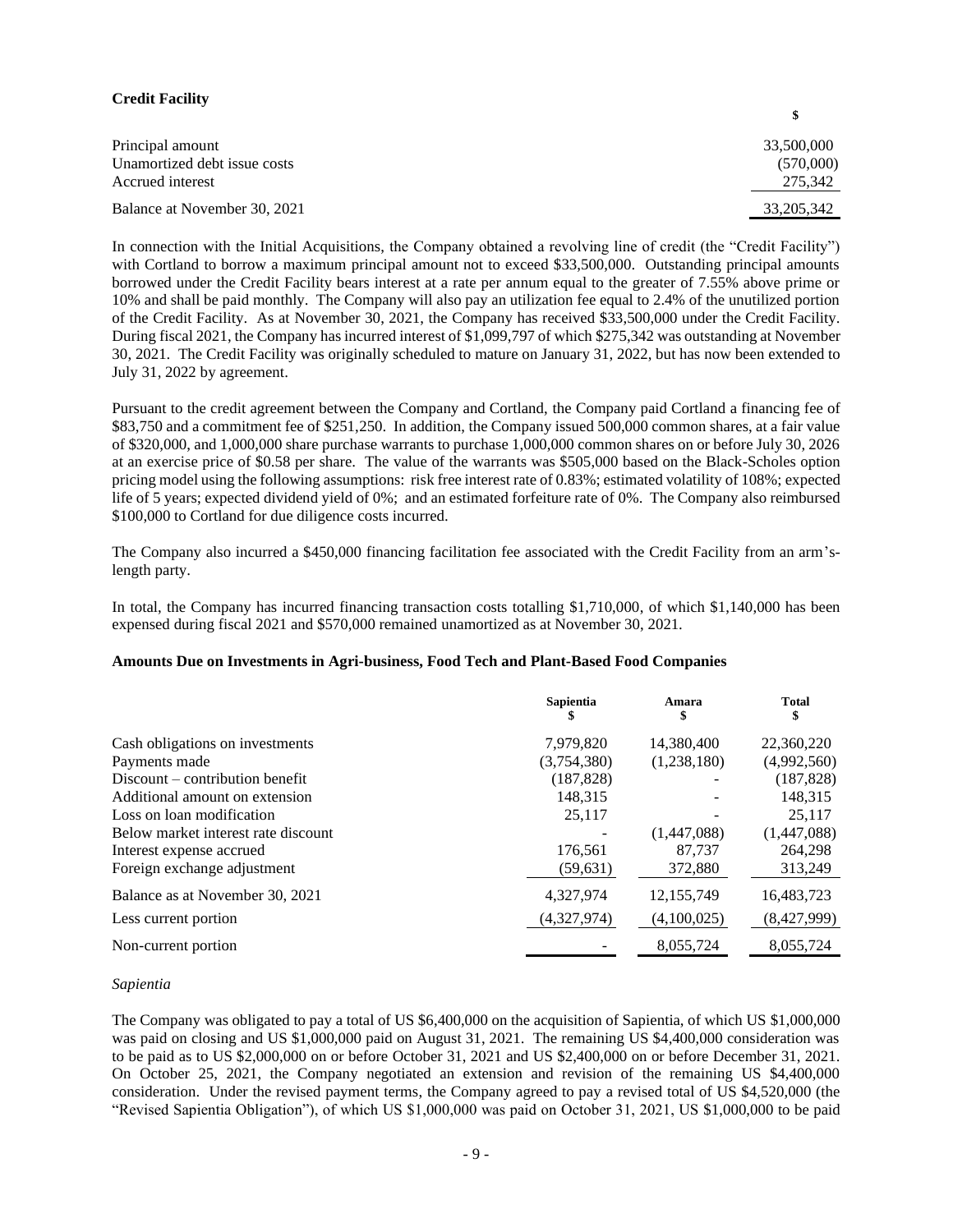on December 31, 2021 and US \$840,000 on each of February 28, 2022, April 30, 2022, and June 30, 2022. As at November 30, 2021, \$4,515,802 (US \$3,520,000) remained outstanding. The incremental \$148,315 (US \$120,000) consideration has been expensed as part of interest expense and financing costs. Subsequent to November 30, 2021, the Company made payments totalling US \$2,680,000 in respect of the Revised Sapientia Obligation.

In the event the Company fails to make or is late, subject to a five day grace period, on any of the payments, a late penalty of 5% of the unpaid amount will be assessed and will be immediately due.

The recipients of the Revised Sapientia Obligation are shareholders of the Company. The Company determined that the rate implicit in the loan is at a market rate of 10% per annum. Accordingly, the Company recorded an initial benefit of the below-market interest rate loan of \$187,828 to contributed surplus. During fiscal 2021, interest expense of \$176,561 and a loss on loan modification of \$25,117 was recognized in the consolidated statement of loss and comprehensive loss.

#### *Amara*

The Amara Promissory Note accrues interest at a rate of 0.18% per annum and is repayable in scheduled quarterly instalments of approximately US \$1,300,000 for a period of 24 months from the date of issuance, subject to the Company's right to accelerate payment at any time without penalty and the Company's obligation to prepay the full amount of the Amara Promissory Note in the event the Company completes any transaction (including any issuance of debt in excess of US \$50,000,000) resulting in the Company's receipt of net proceeds in excess of US \$30,000,000. The Company's obligations under the Amara Promissory Note are secured by a share pledge in respect of certain of the Amara Series A Shares issued to the Company pursuant to the Initial Amara Investment. Subsequent to November 30, 2021, the Company made payments totalling US \$1,325,000 in respect of the Amara Promissory Note.

The Company determined that the rate implicit in the loan is at a market rate of 10% per annum. Accordingly, the Company recorded an initial benefit of the below-market interest rate loan of \$1,447,088 to profit or loss. During fiscal 2021, interest expense of \$87,737 was recognized in the consolidated statement of loss and comprehensive loss.

#### **Selected Financial Data**

The following selected financial information is derived from the audited annual consolidated financial statements of the Company. All comparative figures have been revised for the adoption of IFRS.

|                                    |                | <b>Years ended November 30</b> |             |  |  |
|------------------------------------|----------------|--------------------------------|-------------|--|--|
|                                    | 2021           | 2020                           | 2019        |  |  |
|                                    |                |                                |             |  |  |
| <b>Operations:</b>                 |                |                                |             |  |  |
| Net investment gain (loss)         | 897,937        | (691, 523)                     | (4,617,310) |  |  |
| Expenses                           | (65,369,388)   | (245,095)                      | (247, 995)  |  |  |
| Net loss                           | (64, 471, 451) | (936, 618)                     | (4,865,305) |  |  |
| Loss per share - basic and diluted | (0.69)         | (0.02)                         | (0.11)      |  |  |
| Dividends per share                | Nil            | Nil                            | Nil         |  |  |
| <b>Balance Sheet:</b>              |                |                                |             |  |  |
| Total assets                       | 59,627,414     | 5,043,430                      | 5,968,347   |  |  |
| Total long-term liabilities        | (8,055,724)    | Nil                            | Nil         |  |  |

The following selected financial information is derived from the unaudited condensed consolidated interim financial statements of the Company.

|                            |                  | Fiscal 2021                       |                 |                  | Fiscal 2020      |                  |                               |                  |
|----------------------------|------------------|-----------------------------------|-----------------|------------------|------------------|------------------|-------------------------------|------------------|
| <b>Three Months Ended</b>  | Nov. 30,<br>2021 | Aug. 31,<br>2021                  | May 31,<br>2021 | Feb. 28,<br>2021 | Nov. 30,<br>2020 | Aug. 31,<br>2020 | <b>May 31,</b><br><b>2020</b> | Feb. 29,<br>2020 |
| <b>Operations:</b>         |                  |                                   |                 |                  |                  |                  |                               |                  |
| Net investment gain (loss) | (356.019)        | 183.969                           | (238, 278)      | 1.308.265        | 34.507           | 451.684          | (246, 504)                    | (931,210)        |
| Expenses (income)          |                  | $(47,078,774)$ $(15,561,648)$     | (1.937.871)     | (791.095)        | (7,926)          | (67, 975)        | (96, 381)                     | (72, 813)        |
| Net (loss) income          |                  | $(47, 434, 793)$ $(15, 377, 679)$ | (2.176.149)     | 517,170          | 26.581           | 383,709          | (342.885)                     | (1,004,023)      |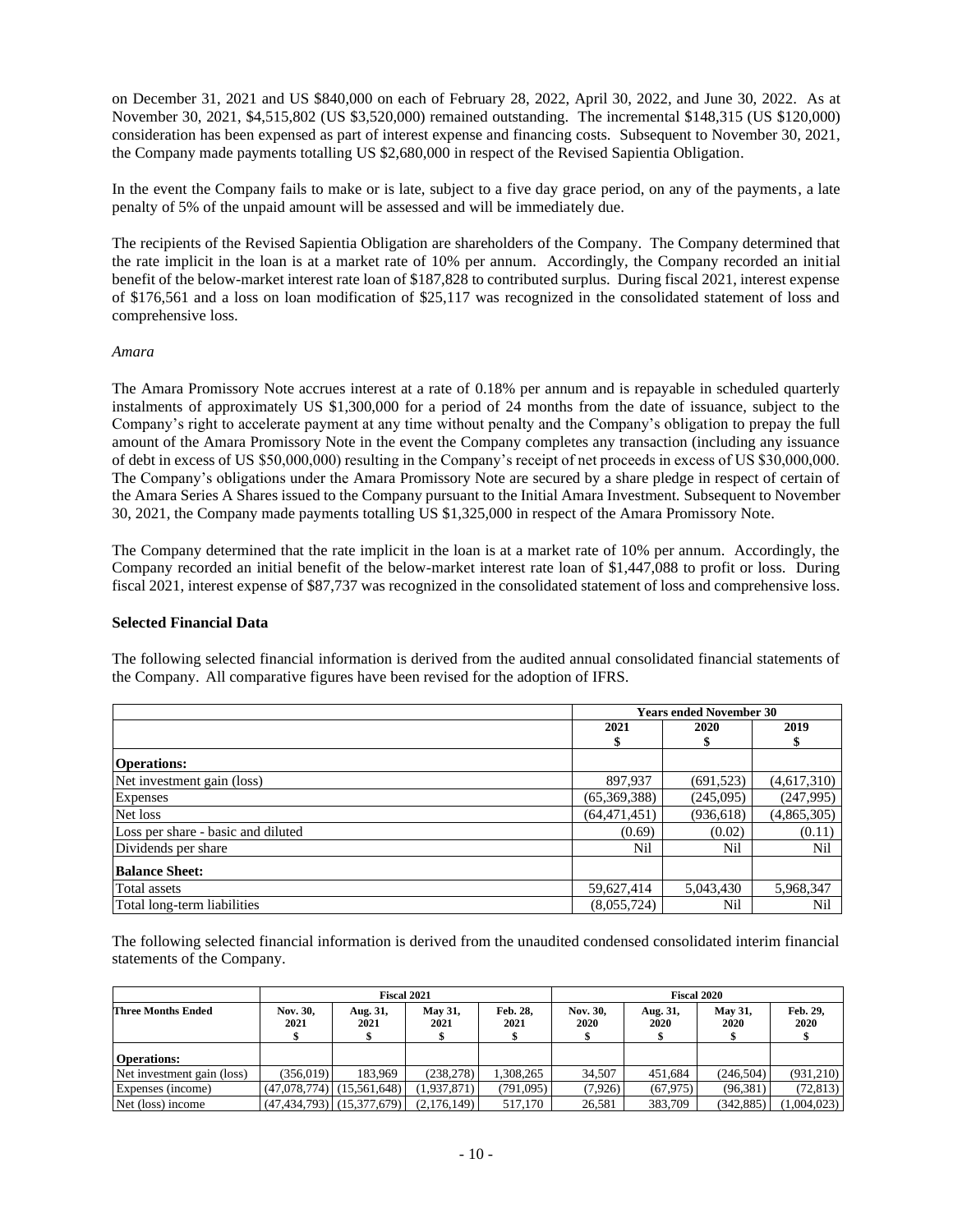|                             | Fiscal 2021      |                  |                 | <b>Fiscal 2020</b> |                  |                  |                        |                  |
|-----------------------------|------------------|------------------|-----------------|--------------------|------------------|------------------|------------------------|------------------|
| <b>Three Months Ended</b>   | Nov. 30,<br>2021 | Aug. 31,<br>2021 | May 31,<br>2021 | Feb. 28,<br>2021   | Nov. 30,<br>2020 | Aug. 31,<br>2020 | <b>May 31,</b><br>2020 | Feb. 29,<br>2020 |
| (Loss) income per share     |                  |                  |                 |                    |                  |                  |                        |                  |
| - basic and diluted         | (0.52)           | (0.16)           | (0.02)          | 0.01               | 0.00             | 0.01             | (0.01)                 | (0.02)           |
| Dividend per share          | Nil              | Nil              | Nil             | Nil                | Nil              | Nil              | Nil                    | Nil              |
| <b>Balance Sheet:</b>       |                  |                  |                 |                    |                  |                  |                        |                  |
| Total assets                | 59,627,414       | 45,653,780       | 9.074.937       | 9,333,070          | 5,043,430        | 5.066.140        | 4,658,660              | 4,974,363        |
| Total long-term liabilities | (8,055,724)      | Nil              | Nil             | Nil                | Nil              | Nil              | Nil                    | Nil              |

# **Results of Operations**

# *Three Months Ended November 30, 2021 Compared to Three Months Ended August 31, 2021*

During the three months ended November 30, 2021 ("Q4"), the Company reported a net loss of \$47,434,793 compared to net loss of \$15,377,679 for the three months ended August 31, 2021 ("Q3"), an increase in loss of \$32,057,114. The increase in loss is primarily due to significant fluctuations in the following:

- (i) \$321,246 increase in director and officer compensation, from \$187,127 in Q3 to \$508,373 in Q4, due to the appointments of a number of executives to the Company to provide ongoing oversight services in respect of the investments in agri-business, food tech and plant-based food companies. See also "Related Party Disclosures";
- (ii) \$576,982 increase in share-based compensation in Q4, from \$2,132,267 in Q3 to \$2,709,249 in Q4 due to vesting of share options granted and RSUs awarded;
- (iii) realized loss on sale of investments in marketable securities decreased by \$846,637, from a loss of \$585,525 in Q3 to a gain of \$261,112 in Q4, as the Company continues with an orderly liquidation plan for its nonplant based marketable securities to augment its cash position. The realized loss has been offset by a decrease of \$1,386,625 in the unrealized gain on investments held, from a \$769,494 gain in Q3 to a \$617,131 loss in Q4, due to reversing prior years unrealized losses on investments held;
- (iv) \$1,554,293 increase in interest expense and financing costs in Q4, from \$561,617 in Q3 to \$2,115,910 in Q4 incurred in respect of the Credit Facility, the Amara Promissory Note and Revised Sapientia Obligation; and
- (v) recognition of \$41,620,369 as transaction costs in connection with the private investments in Q4 compared to \$11,939,012 in Q3. See also "Investments in Agri-business, Food Tech and Plant-based Food Companies".

# *Three Months Ended November 30, 2021 Compared to Three Months Ended November 30, 2020*

During the three months ended November 30, 2021 ("Q4/2021"), the Company reported a net loss of \$47,434,793 compared to a net income of \$26,581 for the three months ended November 30, 2020 ("Q4/2020"), an increase in loss of \$47,461,374. The increase in loss is primarily due to significant fluctuations in the following:

- (i)  $$490,386$  increase in director and officer compensation, from \$17,987 in Q4/2020 to \$508,373 in Q4/2021, due to the appointments of a number of executives to the Company to provide ongoing oversight services in respect of the Company's investments in agri-business, food tech and plant-based food companies;
- (ii) \$2,736,255 increased in share-based compensation, from a recovery of \$27,006 in Q4/2020 to an expense of \$2,709,249, due to the vesting of share options granted and RSUs awarded;
- (iii) recognition of \$2,115,910 of interest expense and financing costs incurred in respect of the Credit Facility, Amara Promissory Note and Revised Sapientia Obligation during Q4/2021;
- (iv) incurred significant corporate development, investor relations, professional fees, salaries and benefits and marketing expenses during Q4/2021 due to strategic consulting, media and business development as the Company has changed its focus to investments in the agri-business, food tech and plant-based food industries; and
- (v) recognition of \$41,620,369 as transaction costs in connection with the private investments in Q4/2021. See also "Investments in Agri-business, Food Tech and Plant-based Food Companies".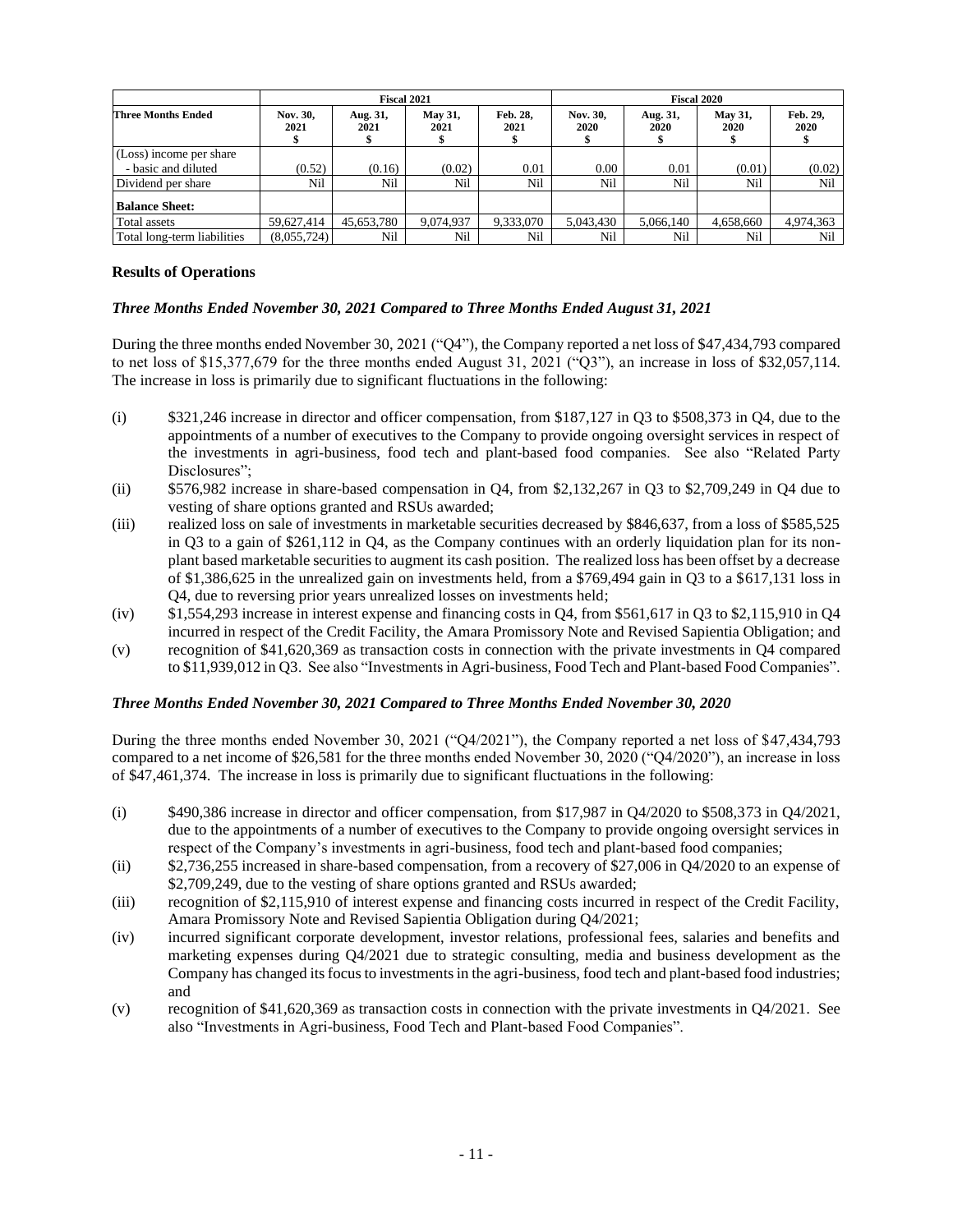# *Year Ended November 30, 2021 Compared to the Year Ended November 30, 2020*

During the year ended November 30, 2021 ("fiscal 2021"), the Company reported a net loss of \$64,471,451 compared to a net loss of \$936,618 for the year ended November 30, 2020 ("fiscal 2020"), an increase in loss of \$63,534,833. The increase in loss was primarily attributed to significant fluctuations in the following:

- (i) \$621,065 increase in director and office compensation, from \$115,779 in fiscal 2020 to \$736,844 in fiscal 2021 due to the appointments of a number of executives to the Company to provide ongoing oversight services in respect of its investments. See also "Related Party Disclosures";
- (ii) \$938,210 increase in legal fees incurred in fiscal 2021 (from \$710 in fiscal 2020 to \$938,920 in fiscal 2021) primarily for the Initial Acquisitions, Initial Amara Investment and Credit Facility;
- (iii) \$7,359,316 share-based compensation during fiscal 2021 compared to \$34,465 during fiscal 2020 on the vesting of share options granted and RSUs awarded;
- (iv) \$121,876 increase in website expenses during fiscal 2021 (from \$2,783 in fiscal 2020 to \$124,659 in fiscal 2021) due to the focus on the Company's investment policy on agri-business and plant-based food industries;
- (v) unrealized gain on investments held increased by \$1,180,692 from \$273,239 in fiscal 2020 to \$1,453,931 in fiscal 2021 due to significant unrealized losses taken in prior periods;
- **(vi)** recognition of \$2,677,527 of interest expense and financing costs incurred in respect of the Credit Facility, Amara Promissory Note and Revised Sapientia Obligation during fiscal 2021;
- (vii) recognition of \$53,559,381 as transaction costs in connection with the private investments during fiscal 2021. See also "Investments in Agri-business, Food Tech and Plant-based Food Companies";
- (viii) incurred significant corporate development, investor relations, professional fees, salaries and benefits and marketing expenses during fiscal 2021 due to strategic consulting, media and business development as the Company changed its focus to investments in the agri-business, food tech and plant-based food industries; and
- (ix) incurred \$163,310 (2020 \$39,050) for accounting and administrative expenses of which \$73,800 (2020 \$39,050) was incurred by Chase Management Ltd. ("Chase"), a private corporation owned by Mr. Nick DeMare, an officer and director of the Company, for services provided by Chase personnel, excluding Mr. Nick DeMare, and \$89,510 was incurred by Dunn, Pariser & Peyrot ("Dunn"), a private corporation owned by Mr. Pat Dunn, an officer of the Company. The increase is due to the complexity of the accounting as the Company has changed its focus to investments in the agri-business, food tech and plant-based food industries.

During fiscal 2021, the Company generated interest income of \$69,698 (2020 - \$22,594).

During fiscal 2021, the Company completed a number of investments - see "Investments in Agri-business, Food Tech and Plant-based Food Companies".

#### *Financing Activities*

During fiscal 2021, the Company completed a non-brokered private placement of 40,000,000 units for proceeds of \$3,000,000. In addition the Company issued 15,456,667 common shares for \$2,318,500 on the exercise of warrants.

During fiscal 2021, the Company obtained \$33,500,000 under the Credit Facility. See also "Credit Facility".

On April 30, 2021, the Company filed a NCIB submission authorizing the Company to repurchase for cancellation up to 4,473,534 common shares. During fiscal 2021, the Company repurchased a total of 704,000 common shares for \$434,767 cash consideration under the NCIB. Subsequent to November 30, 2021 and as of the date of this MD&A, the Company has repurchased an additional 301,500 common shares for \$159,307 cash consideration under the NCIB, which has expired as of the date of this MD&A.

No financing activities were conducted by the Company during fiscal 2020.

# **Financial Condition / Capital Resources**

During fiscal 2021, the Company recorded a net loss of \$64,471,451 and, as at November 30, 2021, had a cash balance of \$545,976 and current liabilities of \$42,301,494. The Company will need to secure additional funding to meet ongoing levels of corporate overheads, retire amounts due on the Company's investments in agri-business, food tech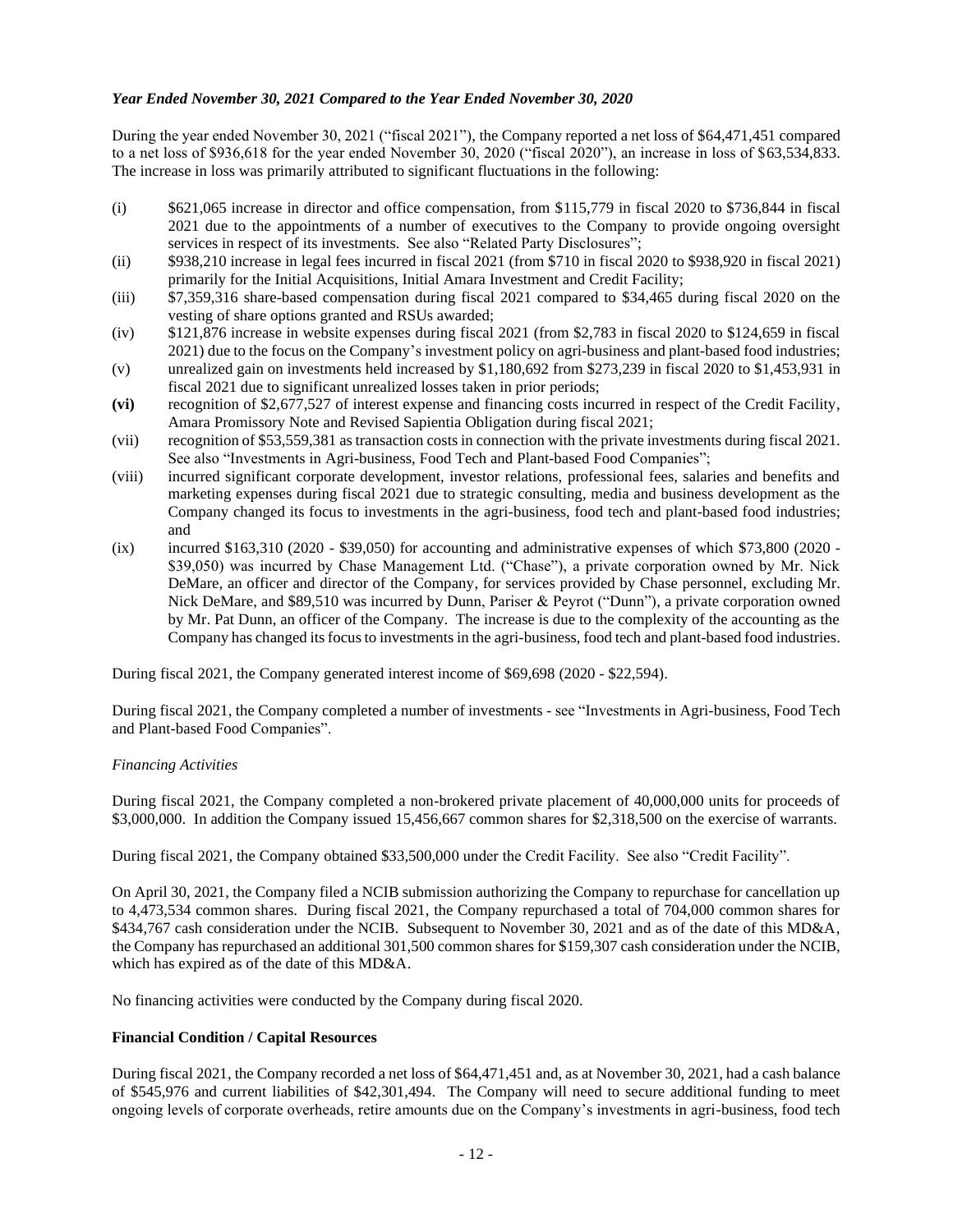and plant-based food companies and amounts loaned under the credit facility and repay indebtedness as they come due. The Company intends to secure long-term financing and/or raise additional capital from the sale of additional common shares or other equity instruments. Whether the Company can raise sufficient capital is uncertain. These uncertainties cast significant doubt upon the Company's ability to continue as a going concern.

On December 23, 2021, the Company completed a brokered private placement of 9,272,727 of special warrants of the Company at a price of \$0.55 per special warrant for \$5,100,000 gross proceeds. On April 25, 2022 the special warrants were exercised, for no additional consideration, into an aggregate of 10,403,995 units, consisting of 10,403,995 common shares of the Company and 5,201,997 common share purchase warrants.

On February 15, 2022, the Company completed a non-brokered private placement with Nurture Healthy Food, a wholly-owned subsidiary of Nurture Capital LLC, of 6,690,666 units at a price of \$0.75 per unit for \$5,018,000.

# **Off-Balance Sheet Arrangements**

The Company has no off-balance sheet arrangements.

# **Proposed Transactions**

The Company has no proposed transactions.

# **Financial Instruments and Risk Management**

#### *Categories of Financial Assets and Financial Liabilities*

Financial instruments are classified into one of the following categories: fair value through or loss (FVTPL); amortized cost; and fair value through other comprehensive income ("FVOCI"). The carrying values of the Company's financial instruments are classified into the following categories:

| <b>Financial Instruments</b>             | Category       | November 30,<br>2021 | November 30.<br>2020 |  |
|------------------------------------------|----------------|----------------------|----------------------|--|
| Cash                                     | Amortized cost | 545,976              | 3,542,588            |  |
| Advances receivable                      | Amortized cost | 16,500               | 3,000                |  |
| Investments in marketable securities     | <b>FVTPL</b>   | 634.846              | 1,492,271            |  |
| Private investments                      | <b>FVTPL</b>   | 54,755,080           |                      |  |
| Loans receivable                         | Amortized cost | 2,423,922            |                      |  |
| Accounts payable and accrued liabilities | Amortized cost | (668, 153)           | (8,300)              |  |
| Loans payable                            | Amortized cost | (16, 483, 723)       |                      |  |
| Credit facility                          | Amortized cost | (33,205,342)         |                      |  |
|                                          |                |                      |                      |  |

The Company's risk exposures and the impact on the Company's financial instruments are summarized below:

#### *Fair Value*

The fair values of the Company's financial assets and liabilities approximates the carrying amounts either due to their short-term nature or because the interest rates applied to measure their carrying amount approximate current market rates.

Financial instruments measured at fair value are classified into one of three levels in the fair value hierarchy according to the relative reliability of the inputs used to estimate the fair values. The three levels of the fair value hierarchy are:

Level 1 - Quoted prices are available in active markets for identical assets or liabilities as of the reporting date. Active markets are those in which transactions occur in sufficient frequency and value to provide pricing information on an ongoing basis.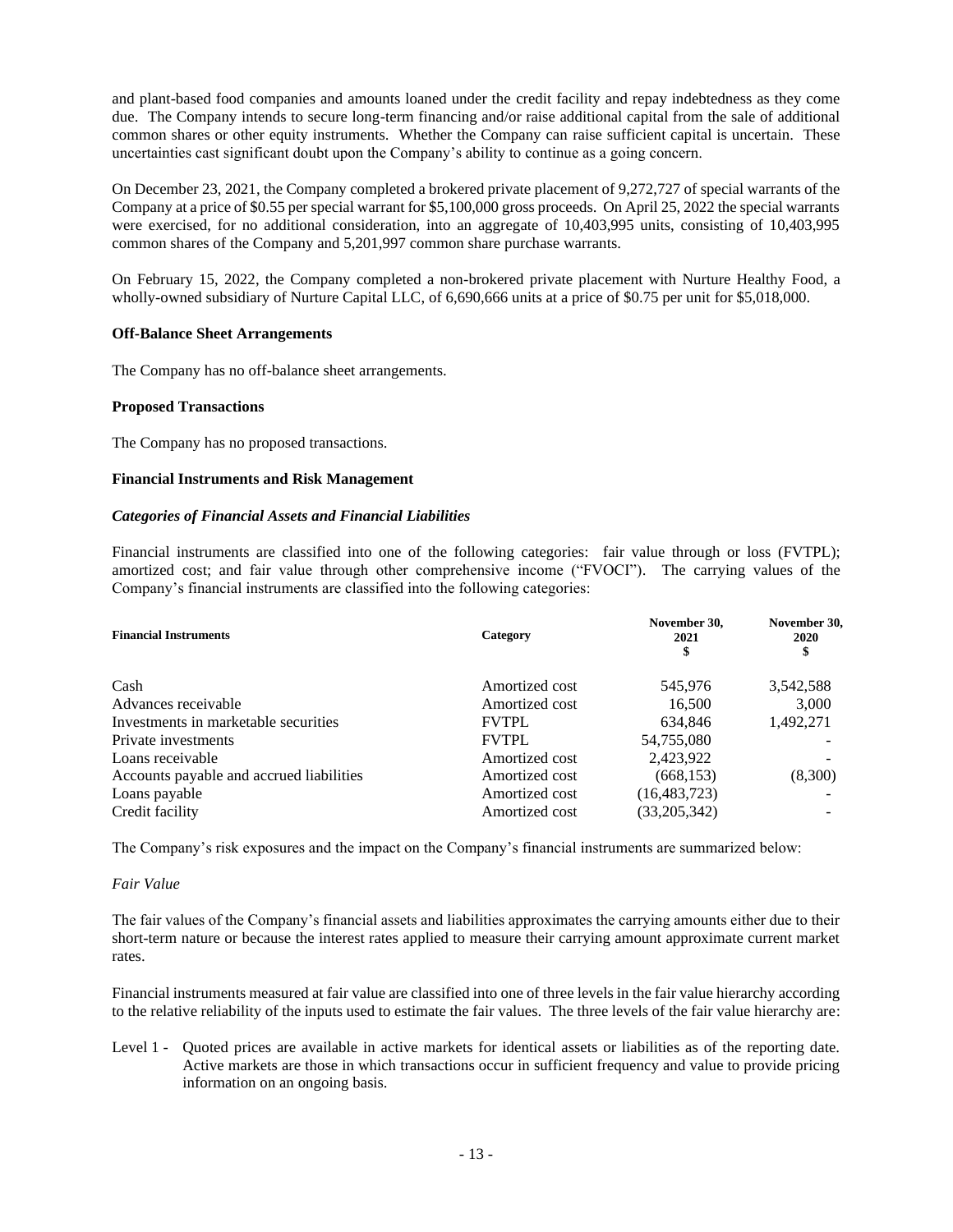- Level 2 Pricing inputs are other than quoted prices in active markets included in Level 1. Prices in Level 2 are either directly or indirectly observable as of the reporting date. Level 2 valuations are based on inputs including quoted forward prices for commodities, time value and volatility factors, which can be substantially observed or corroborated in the market place.
- Level 3 Valuations in this level are those with inputs for the asset or liability that are not based on observable market data.

The recorded amounts for cash, advances receivable, accounts payable and accrued liabilities, loans payable and credit facility approximate their fair value due to their short-term nature and market interest rates. The recorded amounts for investments in marketable securities, private investments, at fair value through profit or loss, and loans receivable approximate their fair value. The fair value of investment in marketable securities under the fair value hierarchy is measured using Level 1 and Level 3 inputs. The fair value of private investments, at fair value through profit or loss, is measured using level 3 inputs.

#### (i) *Valuation techniques used to determine fair values*

Specific valuation techniques used to fair value financial instruments, specifically those that are not quoted in an active market. Plant-Based News Limited, Belle Pulses, Sapientia and Amara are private companies not traded on any public exchange and are considered level 3 assets because there is no market in which a share price can be readily observed. These are start up and development stage companies and, as such, the Company utilized a market approach:

- (a) The use of quoted market prices in active or other public markets
- (b) The use of most recent transactions of similar instruments
- (c) Changes in expected operational milestones of the investee
- (d) Changes in management, strategy, litigation matters or other internal matters
- (e) Significant changes in the results of the investee compared with the budget, plan, or milestone
- (ii) *Transfers between levels 2 and 3*

There were no transfers between levels 2 and 3 during fiscal 2021 and 2020.

## (iii) *Valuation inputs and relationships to fair value*

The following table summarises the quantitative information about the significant unobservable inputs used in the level 3 fair value measurements (see above for valuation techniques adopted):

|                          |                            | <b>Fair Value</b>        | <b>Unobservable Inputs</b> | <b>Range of Inputs</b><br>November 30,<br>2021<br>\$ |  |
|--------------------------|----------------------------|--------------------------|----------------------------|------------------------------------------------------|--|
| <b>Description</b>       | November 30.<br>2021<br>\$ | November 30.<br>2020     | November 30.<br>2021       |                                                      |  |
| Plant-Based News Limited | 175.444                    |                          | Timeline for milestones    |                                                      |  |
| <b>Belle Pulses</b>      | 30,000,000                 | $\overline{\phantom{0}}$ | Timeline for milestones    |                                                      |  |
| Sapientia                | 10,374,680                 | -                        | Timeline for milestones    |                                                      |  |
| Amara                    | 14.380.400                 |                          | Timeline for milestones    |                                                      |  |
|                          | 54,930,524                 |                          | Timeline for milestones    |                                                      |  |

## (iv) *Valuation processes*

The Investment Committee includes a team that performs the valuations of all items required for financial reporting purposes, including level 3 fair values. This team collaborates with the CFO and the audit committee ("AC"). Discussions of valuation processes and results are held between the CFO, AC and the valuation team at least once every three months which is in-line with the Company's reporting requirements. The main Level 3 inputs derived and evaluated by the Company's team are the timeline for expected milestones and assessment of the technical matter relating to the technology.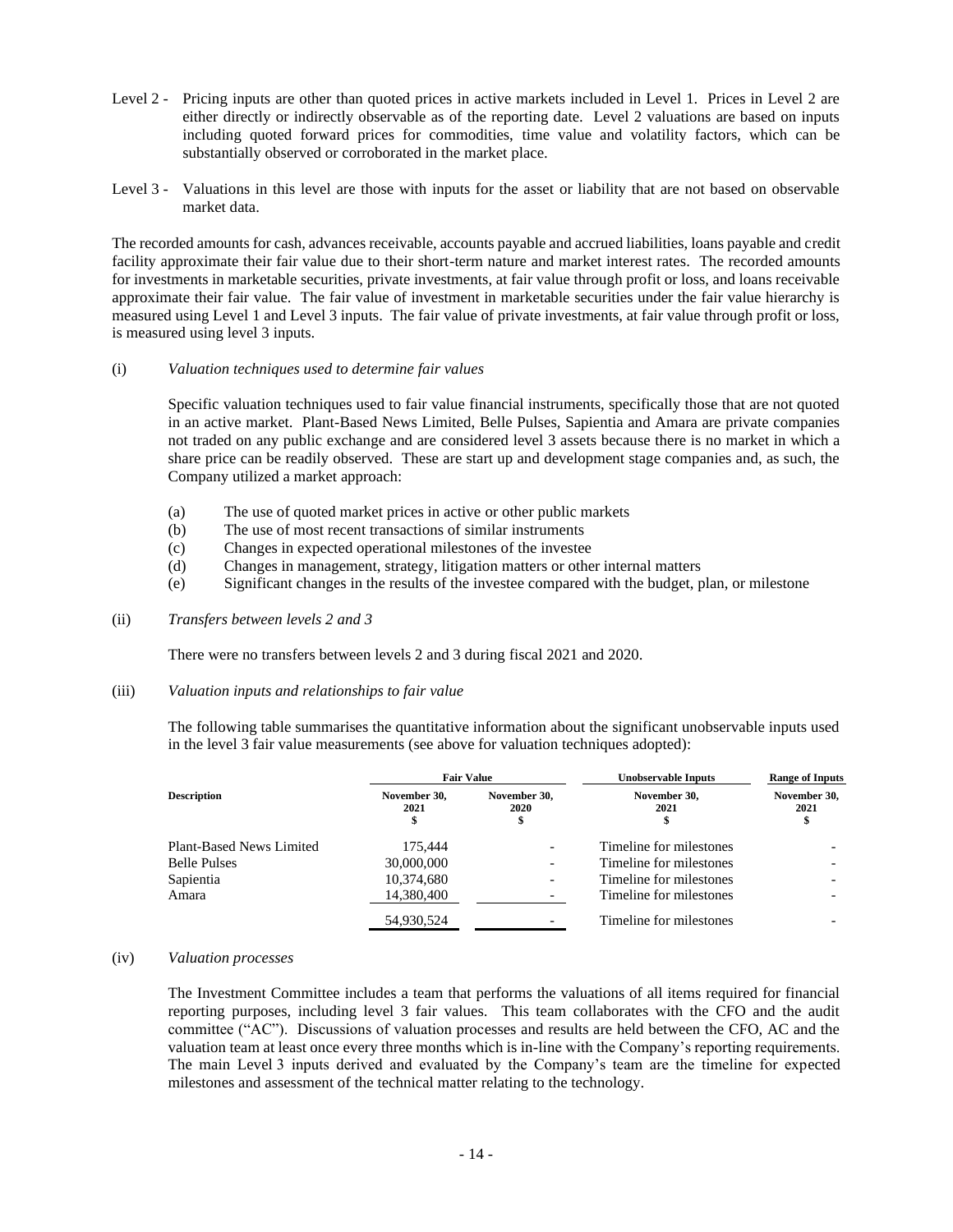The Company performed a sensitivity analysis on the carrying value of its Level 3 assets and noted that a 20% decrease would result in an approximately \$10,986,000 decrease in fair value.

#### *Credit Risk*

Credit risk is the risk of loss associated with a counterparty's inability to fulfill its payment obligations. The Company's credit risk is primarily attributable to cash, advances receivable and loans receivable. Management believes that the credit risk concentration with respect to financial instruments included in cash and advances receivable is remote. The Company mitigates its credit risk in loans receivable by only providing loans to companies where it has detailed knowledge of the company's operations and business strategy.

#### *Liquidity Risk*

Liquidity risk is the risk that the Company will not have the resources to meet its obligations as they fall due. The Company manages this risk by closely monitoring cash forecasts and managing resources to ensure that it will have sufficient liquidity to meet its obligations. All of the Company's financial liabilities are classified as current and are anticipated to mature within the next fiscal period. The Company anticipates that it will need to secure additional funding to retire its indebtedness as they come due, or in the alternative, renegotiate terms of payment. The following table is based on the contractual maturity dates of financial assets and the earliest date on which the Company can be required to settle financial liabilities.

|                                          | <b>Contractual Maturity Analysis at November 30, 2021</b> |                           |                         |                 |                |  |  |
|------------------------------------------|-----------------------------------------------------------|---------------------------|-------------------------|-----------------|----------------|--|--|
|                                          | Less than<br>3 Months                                     | $3 - 12$<br><b>Months</b> | $1 - 5$<br><b>Years</b> | Over<br>5 Years | <b>Total</b>   |  |  |
| Cash                                     | 545,976                                                   |                           |                         |                 | 545,976        |  |  |
| Advances receivable                      | 16,500                                                    |                           |                         |                 | 16,500         |  |  |
| Accounts payable and accrued liabilities | (668, 153)                                                |                           |                         |                 | (668, 153)     |  |  |
| Loans payable                            | (1,289,899)                                               | 8,322,112                 | (8,499,107)             |                 | (18, 111, 118) |  |  |
| Credit facility                          | (33,205,342)                                              |                           |                         |                 | (33,205,342)   |  |  |
|                                          | <b>Contractual Maturity Analysis at November 30, 2020</b> |                           |                         |                 |                |  |  |
|                                          | Less than<br>3 Months                                     | $3 - 12$<br><b>Months</b> | $1 - 5$<br><b>Years</b> | Over<br>5 Years | Total          |  |  |
| Cash                                     | 3,542,588                                                 |                           |                         |                 | 3,542,588      |  |  |
| Advance receivable                       | 3,000                                                     |                           |                         |                 | 3,000          |  |  |
| Accounts payable and accrued liabilities | (8,300)                                                   |                           |                         |                 | (8,300)        |  |  |

#### *Market Risk*

Market risk is the risk of loss that may arise from changes in market factors such as interest rates and commodity and equity prices. These fluctuations may be significant.

#### (a) Interest Rate Risk

The Company is exposed to interest rate risk to the extent that the cash and demand deposits bear floating rates of interest. The interest rate risk on cash, loans receivable and loans payable are not considered significant.

#### (b) Market Risk

Market risk is the risk that the fair value of, or future cash flows from, the Company's financial instruments will significantly fluctuate because of changes in market prices. The Company is exposed to market risk in trading its investments and unfavourable market conditions could result in dispositions of investments at less than favourable prices.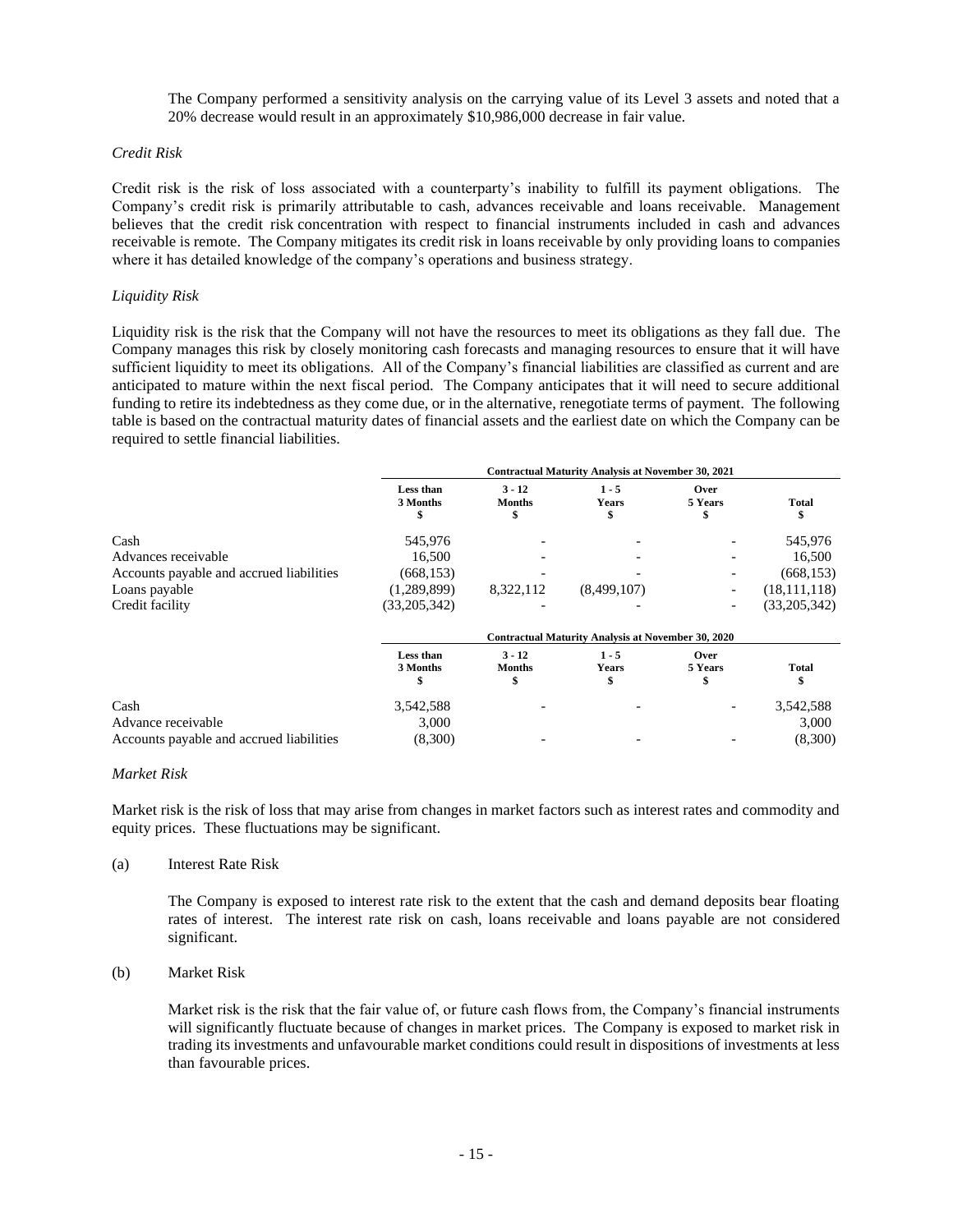As at November 30, 2021, \$57,179,002 of the Company's investments in and loans to plant-based companies represents approximately 96% of the Company's total assets and poor performance in these investments could adversely affect the Company's results.

## (c) Foreign Currency Risk

The Company's functional currency is the Canadian Dollar. The Company maintains a US Dollar bank account to support the cash needs of its US operations. Management does not hedge its foreign exchange risk. At November 30, 2021, 1 Canadian Dollar was equal to 0.78 US Dollar.

Balances are as follows:

|                                          | US<br><b>Dollar</b><br>\$ | $Cdn$ \$<br>Equivalent |
|------------------------------------------|---------------------------|------------------------|
| Cash                                     | 167,465                   | 214,698                |
| Loans receivable                         | 301,411                   | 386,425                |
| Accounts payable and accrued liabilities | (49,196)                  | (63,071)               |
| Loans payable                            | (14,266,367)              | (18, 249, 537)         |
|                                          | (13,846,687)              | (17,711,485)           |

Based on the net exposures as of November 30, 2021 and, assuming that all other variables remain constant, a 10% fluctuation on the Canadian Dollar against the US Dollar would result in the Company's net loss being approximately \$1,800,000 higher (or lower).

#### *Concentration of investments*

Other than as described in the Company's investment policy, there are no restrictions or limits on the amount or proportion of our funds that may be allocated to any particular investment. We may participate in a limited number of investments and, as a consequence, our financial results may be substantially adversely affected by the unfavorable performance of a single investment. Completion of one or more investments may result in a highly-concentrated investment in a particular company, geographic area, or industry resulting in the performance of the Company depending significantly on the performance of such company, geographic area, or industry. As at November 30, 2021, \$57,179,002 of the Company's investments in and advance to three plant-based food companies represents approximately 96% of the Company's total assets and poor performance in these investments could adversely affect the Company's results. The Company is planning to further diversify as we grow to reduce this risk.

#### *Investments in Associates*

The Company's investments in associates are operated by independent management teams. The business success of these investments is to some extent dependent on the expertise and ability of the investment's management team to successfully operate the underlying businesses. While the Company relies on the judgment and operating expertise of the management of the investments, the Company mitigates this risk by exercising prudent management oversight through board representation and relying on an operator that has a proven track record of operating the business.

#### *Investments may be pre-revenue*

The Company may make investments in entities that have no significant sources of operating cash flow and no revenue from operations. As such, the Company's investments are subject to risks and uncertainties that new companies with no operating history may face. In particular, there is a risk that the Company's investments will not be able to: (i) implement or execute their current business plan, or create a business plan that is sound; (ii) maintain their anticipated management team; and/or (iii) raise sufficient funds in the capital markets or otherwise to effectuate their business plan. If the Company's investments cannot execute any one of the foregoing, their businesses may fail, which could have a materially adverse impact on the business, financial condition and operating results of the Company.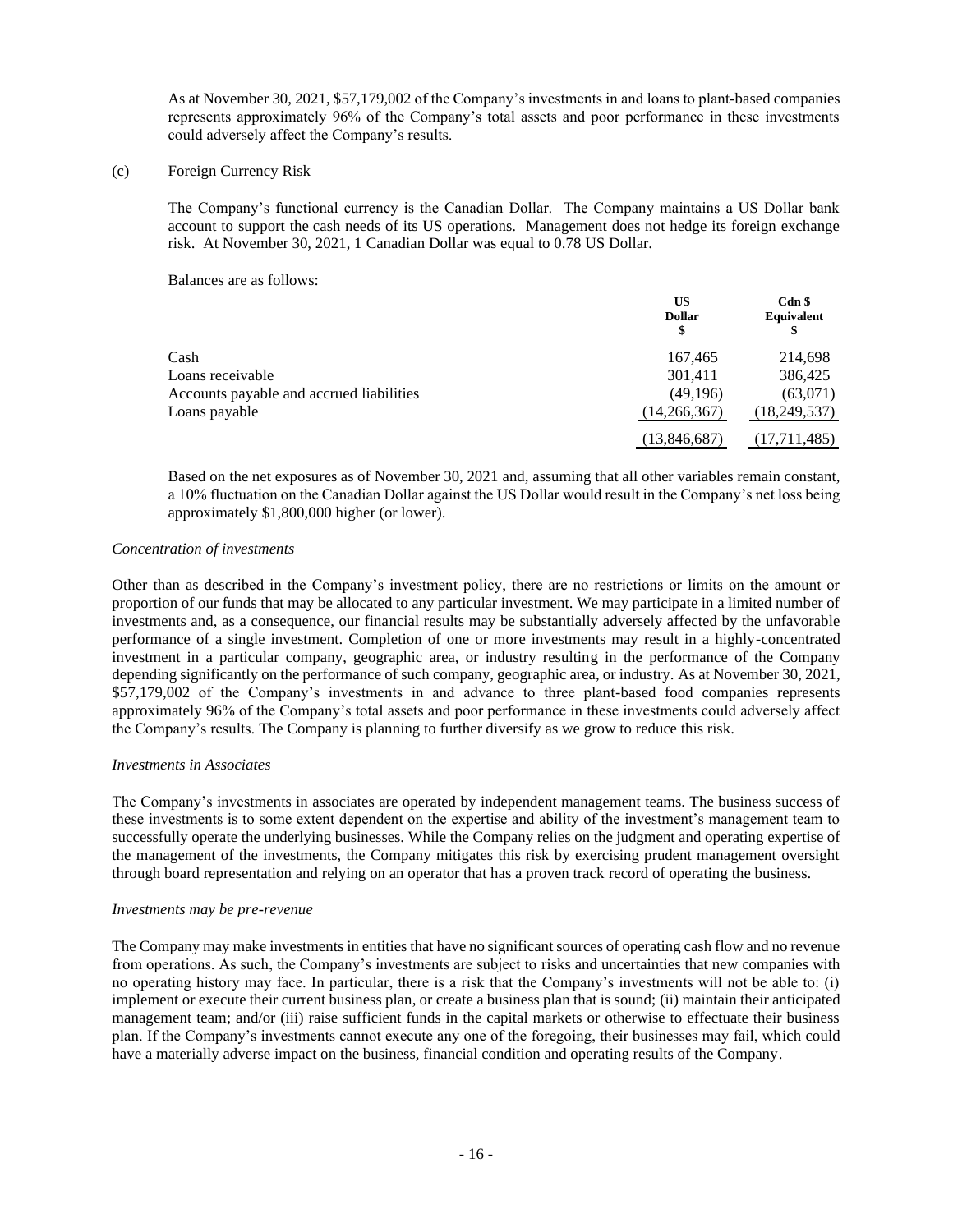# *Capital Management*

The Company manages its capital structure and makes adjustments to it, based on the funds available to the Company, in order to support its investments. The Board of Directors does not establish quantitative return on capital criteria for management, but rather relies on the expertise of the Company's management to sustain future development of the business. The Company defines capital that it manages as share capital and amounts borrowed under the Credit Facility. The Company will continue to assess new investment opportunities as they arise and if it has adequate financial resources to do so. Management reviews its capital management approach on an ongoing basis and believes that this approach, given the relative size of the Company, is reasonable.

# *Critical Judgments and Sources of Estimation Uncertainty*

The preparation of these consolidated financial statements requires management to make certain estimates, judgments and assumptions that affect the reported amounts of assets and liabilities at the date of the consolidated financial statements and reported amounts of expenses during the reporting period. Actual outcomes could differ from these estimates. These financial statements include estimates which, by their nature, are uncertain. The impacts of such estimates are pervasive throughout the financial statements, and may require accounting adjustments based on future occurrences. Revisions to accounting estimates are recognized in the period in which the estimate is revised and future periods if the revision affects both current and future periods. These estimates are based on historical experience, current and future economic conditions and other factors, including expectations of future events that are believed to be reasonable under the circumstances.

#### *Critical Judgments*

The following are critical judgments that management has made in the process of applying accounting policies and that have the most significant effect on the amounts recognized in the financial statements:

- (i) The determination of categories of financial assets and financial liabilities has been identified as an accounting policy which involves judgments or assessments made by management.
- (ii) Management is required to make judgments to determine the fair value of investments in marketable securities subsequent to initial recognition. Management is also required to determine on whether those marketable securities have sufficient trading volume and reasonable bid-ask spread to determine if they are active enough to be measured at Level 1 of the fair value hierarchy or if other levels are more appropriate. Where the fair values of those investments cannot be derived from active markets, they are determined using a variety of valuation techniques. The inputs to these models are derived from observable market data where possible, but where observable market data are not available, judgement is required to establish fair values. Changes in estimates and assumptions about these inputs could affect the reported fair value.
- (iii) The Company applies the exception to consolidation of particular subsidiaries available to investment entities with the exception of RCM as this subsidiary provides services related to the Company's investment activities. Management has determined that the Company qualifies for the exemption from consolidation given that the Company has the following typical characteristics of an investment entity:
	- (a) obtains funds from one or more investors for the purpose of providing those investor(s) with investment management services;
	- (b) commits to its investor(s) that its business purpose is to invest funds solely for returns from capital appreciation, investment income, or both; and
	- (c) measures and evaluates the performance of substantially all of its investments on a fair value basis.

#### *Estimation Uncertainty*

The following are key assumptions concerning the future and other key sources of estimation uncertainty that have a significant risk of resulting in a material adjustment to the carrying amount of assets and liabilities within the next financial year: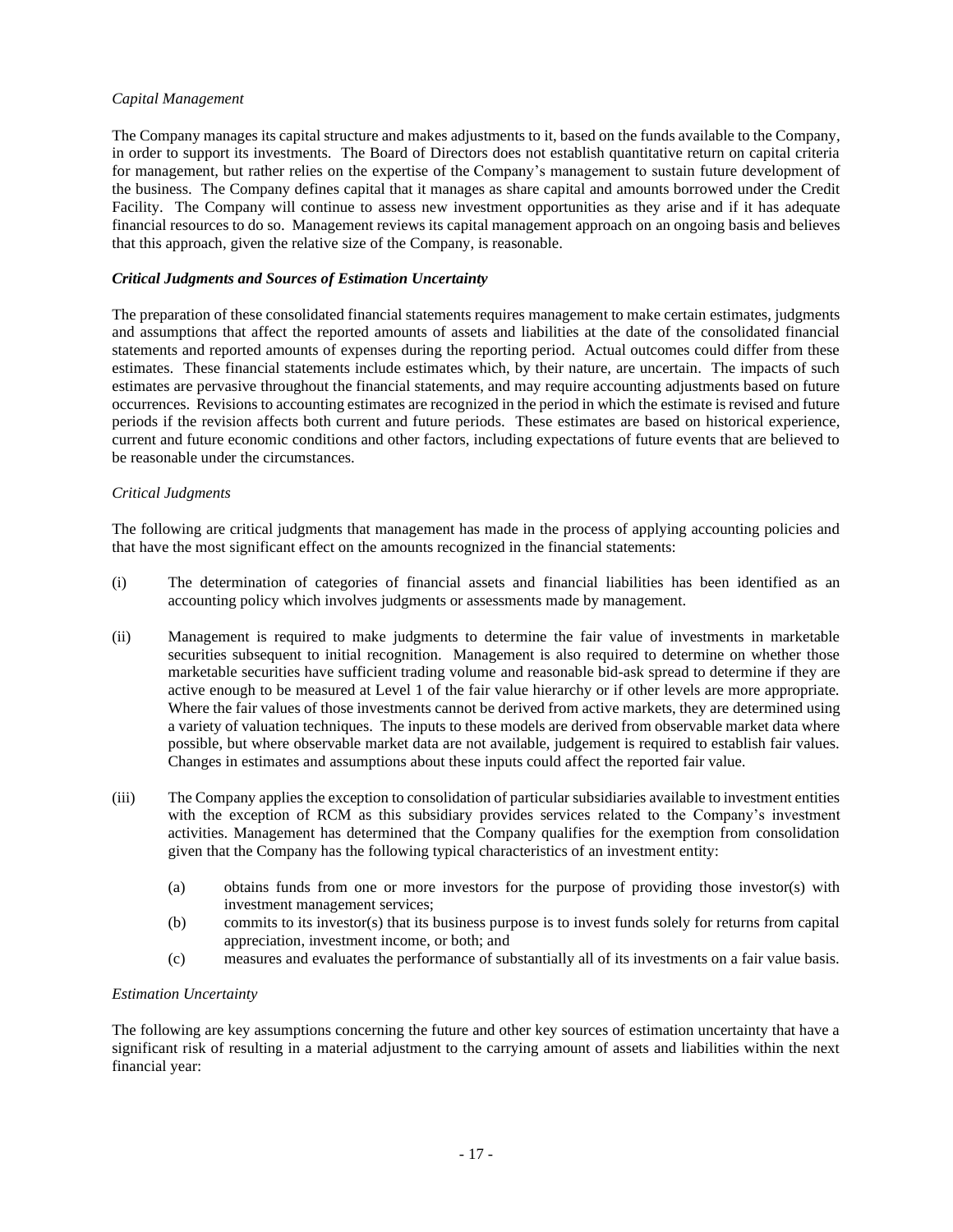- (i) Management is required to make estimates to determine the fair value of investments in private companies subsequent to initial recognition. Where the fair value of the investments in private companies cannot be derived from active markets, they are determined using a variety of valuation techniques. The inputs to these models are derived from observable market data where possible, but where observable market data is not available, judgment is required to establish fair value and this value may not be indicative of recoverable value.
- (ii) The Company measures financial instruments, such as derivatives, at fair value at the end of each reporting period. Where the Company holds investments in warrants that are publicly traded and have sufficient trading volume, the fair value is generally the closing price on the principal securities exchange on which the warrant is traded. Investments in warrants that are not traded on a recognized securities exchange do not have a readily available market value. When there are sufficient and reliable observable market inputs, a valuation technique is used. Changes in estimates and assumptions about these inputs could affect the reported value. If no such market inputs are available, the warrants are valued at intrinsic value that approximates fair value.
- (iii) Provisions for income taxes are made using the best estimate of the amount expected to be paid based on a qualitative assessment of all relevant factors. The Company reviews the adequacy of these provisions at the end of the reporting period. However, it is possible that at some future date an additional liability could result from audits by taxing authorities. Where the final outcome of these tax-related matters is different from the amounts that were originally recorded, such differences will affect the tax provisions in the period in which such determination is made.
- (iv) The Company recognizes a loss allowance for expected credit losses on amounts receivable and loans receivable. The amount of expected credit losses ("ECL") is updated at each reporting date to reflect changes in credit risk since initial recognition of the respective financial instrument. The Company recognizes lifetime ECLs for amounts receivable and loans receivable. The expected credit losses on these financial assets are estimated using a provision matrix based on the Company's historical credit loss experience, adjusted for factors that are specific to the debtors, general economic conditions and an assessment of both the current as well as the forecast direction of conditions at the reporting date, including time value of money where appropriate. For all other financial instruments, the Company recognizes lifetime ECLs when there has been a significant increase in credit risk since initial recognition. However, if the credit risk on the financial instrument has not increased significantly since initial recognition, the Company measures the loss allowance for that financial instrument at an amount equal to 12-month ECLs. Lifetime ECLs represent the expected credit losses that will result from all possible default events over the expected life of a financial instrument. In contrast, 12-month ECLs represents the portion of lifetime ECL that is expected to result from default events on a financial instrument that are possible within 12 months after the reporting date.

Determining an allowance for ECLs requires management to make assumptions about the historical patterns for the probability of default, the timing of collection and the amount of incurred credit losses, which are adjusted based on management's judgment about whether economic conditions and credit terms are such that actual losses may be higher or lower than what the historical patterns suggest. Financial assets in this category include amounts receivable and loans receivables.

(v) During March 2020 the World Health Organization characterized COVID-19 as a pandemic. COVID-19 has had a material adverse impact on global economies. In order to combat the spread of COVID-19 governments worldwide, including Canada, have enacted emergency measures including travel bans, legally enforced or self-imposed quarantine periods, social distancing and business and organization closures.

Determining the impact of COVID-19 on the valuation of the Company's investment portfolio required significant judgement given the amount of uncertainty regarding the long-term impact of COVID-19. The ultimate impact of COVID-19 on the financial results of the Company will depend on future developments, including the duration and spread of the pandemic and related advisories and restrictions. These developments and the impact of COVID-19 on the financial markets and the overall economy are highly uncertain and difficult to predict. If the financial markets and/or the overall economy are impacted for a period significantly longer than currently implied by the markets, the financial results of the Company, including the fair value of its corporate investments, may be materially adversely affected.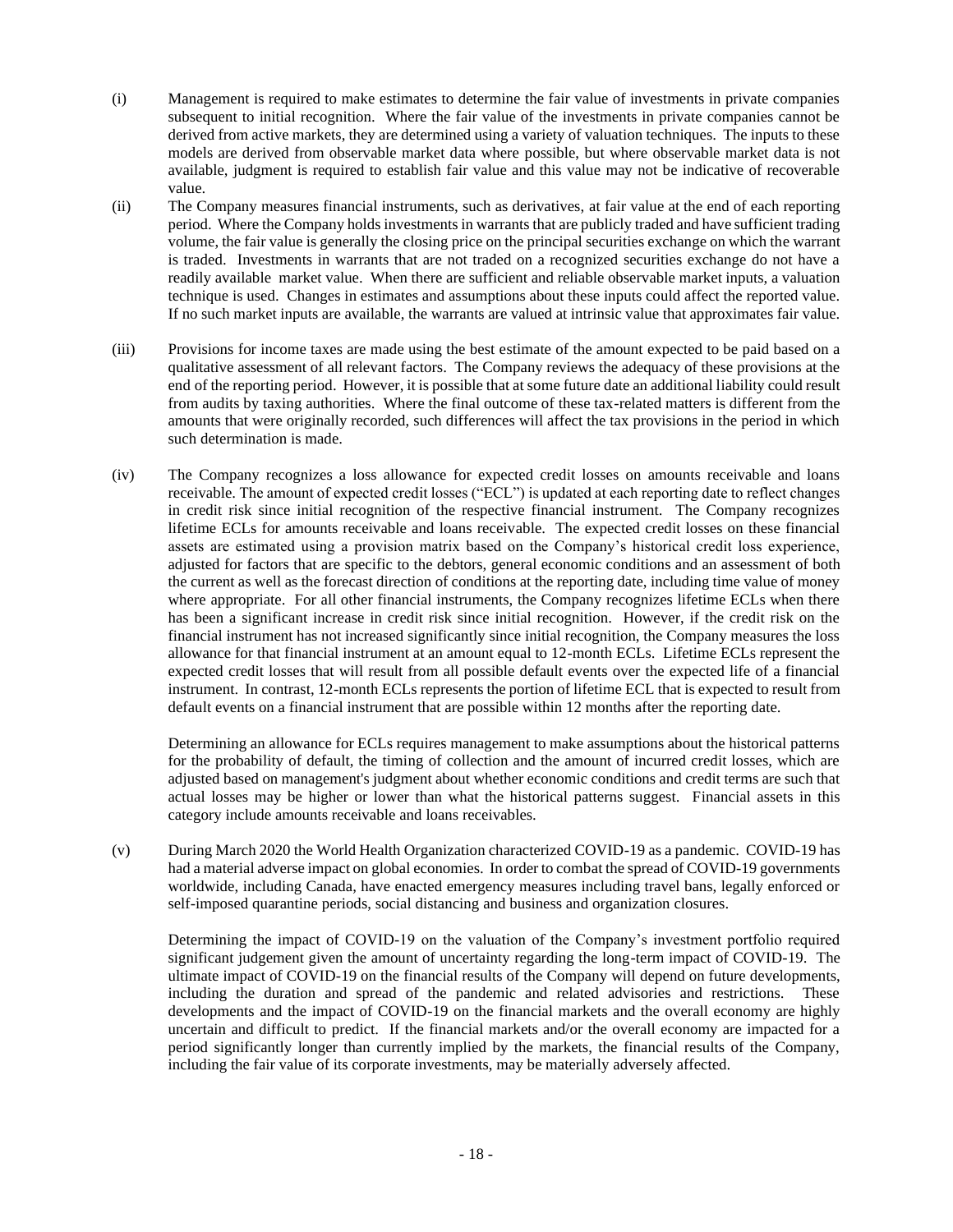#### **Changes in Accounting Policies**

There are no changes in accounting policies.

#### **Related Party Disclosures**

- (a) Key management personnel include those persons having authority and responsibility for planning, directing and controlling the activities of the Company as a whole. The Company has determined that key management personnel consists of members of the Company's Board of Directors and executive officers.
	- (i) During fiscal 2021 and 2020 the following compensation and health benefit amounts were incurred, paid or payable:

|                                                                   | 2021<br>\$ | 2020<br>\$ |
|-------------------------------------------------------------------|------------|------------|
| Dave Doherty, CEO and Director <sup>(1)</sup>                     | 61,874     | 56,289     |
| Nick DeMare, CFO and Director                                     | 30,000     | 30,000     |
| Marc Aneed, President and Director <sup><math>(2)(3)</math></sup> | 158,586    |            |
| Daniel Brody, Director <sup>(4)</sup>                             | 50,162     |            |
| Nick Grafton, Director <sup>(4)</sup>                             | 71,000     |            |
| Mark Coles, Chief Investment Officer <sup>(3)</sup>               | 196,032    |            |
| Pat Dunn, VP Finance <sup>(3)</sup>                               | 63,015     |            |
| Barry Didato, VP Strategy <sup>(3)</sup>                          | 106,175    |            |
| Daniel Sorger, former Director <sup>(5)</sup>                     |            | 29,490     |
|                                                                   | 736,844    | 115,779    |
| Share-based compensation - Mr. Doherty                            | 187,490    | 29,063     |
| Share-based compensation - Mr. DeMare                             | 32,499     | 2,906      |
| Share-based compensation - Mr. Sorger                             |            | (26, 568)  |
| Share-based compensation - Mr. Cernovitch <sup>(6)</sup>          | 24,995     | 14,532     |
| Share-based compensation - Mr. Brody                              | 1,214,376  |            |
| Share-based compensation - Mr. Grafton                            | 264,824    |            |
| Share-based compensation - Mr. Coles                              | 74,409     |            |
|                                                                   | 1,798,593  | 19,933     |
|                                                                   | 2,535,437  | 135,712    |

(1) Mr. Doherty did not seek re-election as a director of the Company at the Company's AGM held on October 20, 2021 and retired as CEO of the Company on December 22, 2021.

(2) Mr. Aneed was appointed as CEO of the Company on December 22, 2021.

(3) Compensation for Messrs, Aneed, Coles, Dunn and Didato commenced August 1, 2021.

(4) Mr. Brody and Mr. Grafton were elected as new directors at the Company's AGM held September 29, 2020.<br>(5) Mr. Sorger was not nominated for re-election as a director of the Company at the Company's AGM held Sep

(5) Mr. Sorger was not nominated for re-election as a director of the Company at the Company's AGM held September 29, 2020.

(6) Mr. Cernovitch did not seek re-election as a director of the Company at the Company's AGM held on October 20, 2021

As at November 30, 2021, \$13,432 (2020 - \$nil) remained unpaid to Mr. Doherty.

(ii) During fiscal 2021, the Company incurred a total of \$73,800 (2020 - \$39,050) by Chase Management Ltd. ("Chase"), a private corporation owned by Mr. DeMare, for accounting and administration services provided by Chase personnel, excluding Mr. DeMare. As at November 30, 2021, \$20,000 (2020 - \$6,500) remained unpaid.

During fiscal 2021, the Company recorded \$137,495 share-based compensation for share options, DSUs and RSUs granted to Chase. During fiscal 2020, the Company recorded \$14,532 share-based compensation for DSUs granted to Chase.

(iii) During fiscal 2021, the Company incurred a total of \$89,510 by Dunn, Pariser & Peyrot ("Dunn"), a private corporation owned by the Vice-President of Finance, for accounting and administration services provided by Dunn.